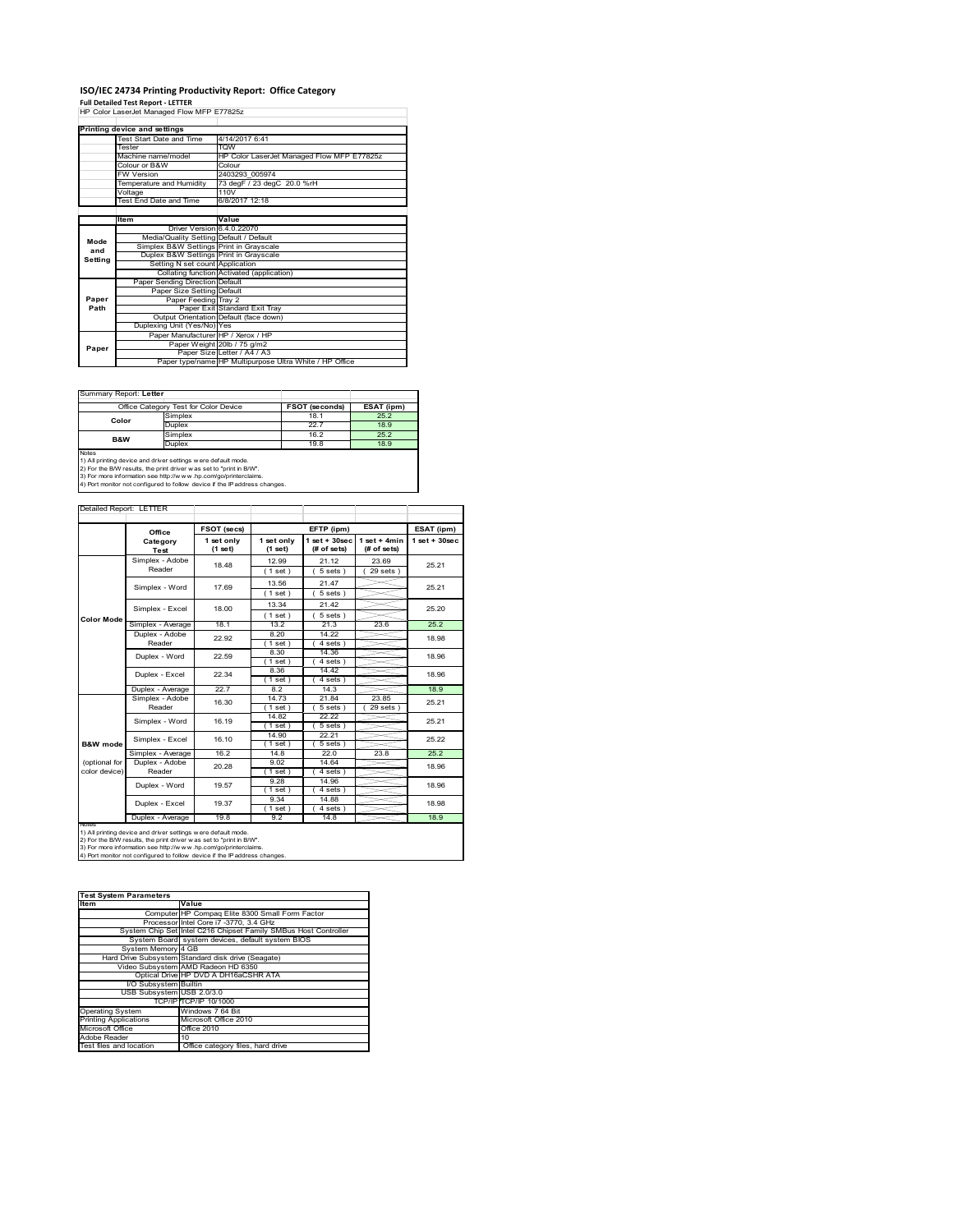# **ISO/IEC 24734 Printing Productivity Report: Office Category Full Detailed Test Report ‐ A4** HP Color LaserJet Managed Flow MFP E77825z

|         | HP Color LaserJet Managed Flow MFP E77825Z |                                                         |  |  |
|---------|--------------------------------------------|---------------------------------------------------------|--|--|
|         | Printing device and settings               |                                                         |  |  |
|         | Test Start Date and Time                   | 4/14/2017 6:41                                          |  |  |
|         | Tester                                     | <b>TOW</b>                                              |  |  |
|         | Machine name/model                         | HP Color LaserJet Managed Flow MFP E77825z              |  |  |
|         | Colour or B&W                              | Colour                                                  |  |  |
|         | <b>FW Version</b>                          | 2403293 005974                                          |  |  |
|         | Temperature and Humidity                   | 73 degF / 23 degC 20.0 %rH                              |  |  |
|         | Voltage                                    | 110V                                                    |  |  |
|         | Test End Date and Time                     | 6/8/2017 12:18                                          |  |  |
|         |                                            |                                                         |  |  |
|         | Item                                       | Value                                                   |  |  |
|         | Driver Version 6.4.0.22070                 |                                                         |  |  |
| Mode    | Media/Quality Setting Default / Default    |                                                         |  |  |
| and     | Simplex B&W Settings Print in Grayscale    |                                                         |  |  |
| Setting | Duplex B&W Settings Print in Grayscale     |                                                         |  |  |
|         | Setting N set count Application            |                                                         |  |  |
|         |                                            | Collating function Activated (application)              |  |  |
|         | Paper Sending Direction Default            |                                                         |  |  |
|         | Paper Size Setting Default                 |                                                         |  |  |
| Paper   | Paper Feeding Tray 2                       |                                                         |  |  |
| Path    |                                            | Paper Exit Standard Exit Tray                           |  |  |
|         |                                            | Output Orientation Default (face down)                  |  |  |
|         | Duplexing Unit (Yes/No) Yes                |                                                         |  |  |
|         | Paper Manufacturer HP / Xerox / HP         |                                                         |  |  |
| Paper   |                                            | Paper Weight 20lb / 75 g/m2                             |  |  |
|         |                                            | Paper Size Letter / A4 / A3                             |  |  |
|         |                                            | Paper type/name HP Multipurpose Ultra White / HP Office |  |  |

Summary Report: **A4**

|                | Office Category Test for Color Device | <b>FSOT (seconds)</b> | ESAT (ipm) |
|----------------|---------------------------------------|-----------------------|------------|
| Colour         | Simplex                               | 18.0                  | 25.2       |
|                | Duplex                                | 23.0                  | 19.0       |
| <b>B&amp;W</b> | Simplex                               | 16.1                  | 25.2       |
|                | Duplex                                | 20.6                  | 19.0       |
| Notes          |                                       |                       |            |

Notes<br>1) All printing device and driver settings were default mode.<br>2) For the B/W results, the print driver was set to "print in B/W".<br>3) For more information see http://www.hp.com/go/printerclaims.<br>4) Por more informatio

| Detailed Report: A4            |                           |                       |                         |                                   |                               |                   |
|--------------------------------|---------------------------|-----------------------|-------------------------|-----------------------------------|-------------------------------|-------------------|
|                                | Office                    | FSOT (secs)           |                         | EFTP (ipm)                        |                               | ESAT (ipm)        |
|                                | Category<br>Test          | 1 set only<br>(1 set) | 1 set only<br>$(1$ set) | $1$ set + $30$ sec<br>(# of sets) | $1$ set + 4min<br>(# of sets) | $1$ set $+30$ sec |
|                                | Simplex - Adobe<br>Reader | 18.41                 | 13.04<br>(1 set)        | 20.98<br>$5 sets$ )               | 23.79<br>$29$ sets $)$        | 25.20             |
|                                | Simplex - Word            | 17.72                 | 13.54<br>$1$ set)       | 21.41<br>$5 sets$ )               |                               | 25.21             |
| Colour                         | Simplex - Excel           | 17.86                 | 13.43<br>(1 set)        | 21.43<br>$5 sets$ )               |                               | 25.21             |
| Mode                           | Simplex - Average         | 18.0                  | 13.3                    | 21.2                              | 23.7                          | 25.2              |
|                                | Duplex - Adobe<br>Reader  | 23.82                 | 7.96<br>$1$ set)        | 14.16<br>4 sets                   |                               | 19.04             |
|                                | Duplex - Word             | 22.75                 | 8.24<br>$1$ set)        | 14.44<br>$4 sets$ )               |                               | 19.04             |
|                                | Duplex - Excel            | 22.37                 | 8.36<br>$1$ set)        | 14.46<br>4 sets                   |                               | 19.04             |
|                                | Duplex - Average          | 23.0                  | 8.1                     | 14.3                              |                               | 19.0              |
|                                | Simplex - Adobe<br>Reader | 16.31                 | 14.71<br>(1 set)        | 22.00<br>$5 sets$ )               | 24.52<br>$29$ sets $)$        | 25.21             |
|                                | Simplex - Word            | 15.81                 | 15.18<br>$1$ set $)$    | 22.12<br>$5 sets$ )               |                               | 25.20             |
| B&W mode                       | Simplex - Excel           | 15.97                 | 15.03<br>$1$ set)       | 22.08<br>$5 sets$ )               |                               | 25.21             |
|                                | Simplex - Average         | 16.1                  | 14.9                    | 22.0                              | 24.5                          | 25.2              |
| (optional for<br>color device) | Duplex - Adobe<br>Reader  | 21.10                 | 8.74<br>$1$ set)        | 14.70<br>4 sets)                  |                               | 19.06             |
|                                | Duplex - Word             | 20.42                 | 8.98<br>(1 set)         | 14.88<br>4 sets)                  |                               | 19.06             |
|                                | Duplex - Excel            | 20.07                 | 9.10<br>$1$ set)        | 15.04<br>4 sets)                  |                               | 19.06             |
| <b>INOTES</b>                  | Duplex - Average          | 20.6                  | 8.9                     | 14.8                              |                               | 19.0              |

notes<br>1) All printing device and driver settings w ere default mode.<br>2) For the B/W results, the print driver was set to "print in B/W".<br>3) For more information see http://www.vhp.com/go/printerclaims.<br>4) For more informat

| <b>Test System Parameters</b> |                                                                 |  |  |  |
|-------------------------------|-----------------------------------------------------------------|--|--|--|
| <b>Item</b>                   | Value                                                           |  |  |  |
|                               | Computer HP Compaq Elite 8300 Small Form Factor                 |  |  |  |
|                               | Processor Intel Core i7 -3770, 3.4 GHz                          |  |  |  |
|                               | System Chip Set Intel C216 Chipset Family SMBus Host Controller |  |  |  |
|                               | System Board system devices, default system BIOS                |  |  |  |
| System Memory 4 GB            |                                                                 |  |  |  |
|                               | Hard Drive Subsystem Standard disk drive (Seagate)              |  |  |  |
|                               | Video Subsystem AMD Radeon HD 6350                              |  |  |  |
|                               | Optical Drive HP DVD A DH16aCSHR ATA                            |  |  |  |
| I/O Subsystem Builtin         |                                                                 |  |  |  |
| USB Subsystem USB 2.0/3.0     |                                                                 |  |  |  |
|                               | TCP/IPITCP/IP 10/1000                                           |  |  |  |
| <b>Operating System</b>       | Windows 7 64 Bit                                                |  |  |  |
| <b>Printing Applications</b>  | Microsoft Office 2010                                           |  |  |  |
| Microsoft Office              | Office 2010                                                     |  |  |  |
| Adobe Reader                  | 10                                                              |  |  |  |
| Test files and location       | Office category files, hard drive                               |  |  |  |
|                               |                                                                 |  |  |  |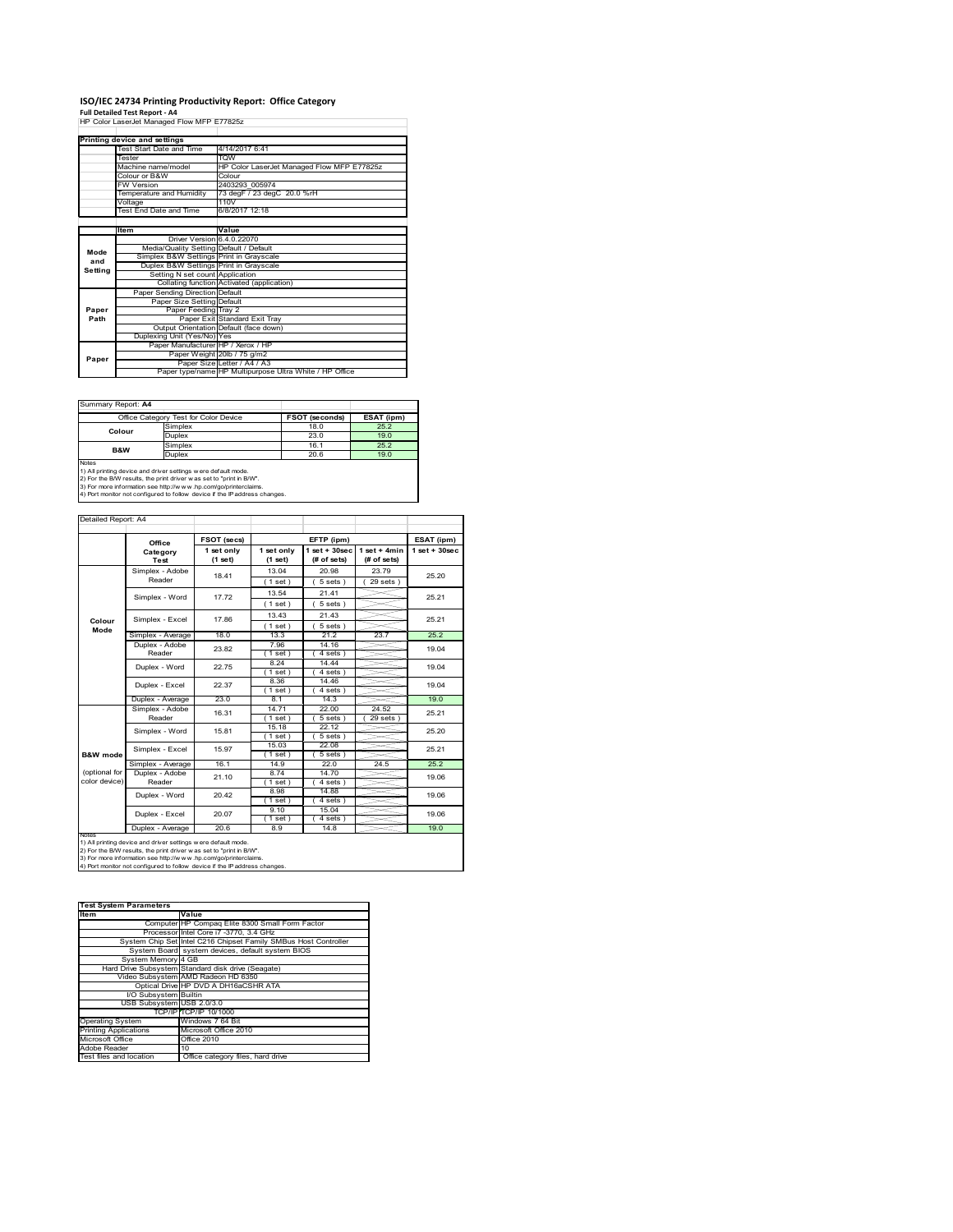# **ISO/IEC 24734 Printing Productivity Report: Office Category Full Detailed Test Report ‐ Tabloid** HP Color LaserJet Managed Flow MFP E77825z

|         | HP Color LaserJet Managed Flow MFP E77825Z |                                                         |  |  |
|---------|--------------------------------------------|---------------------------------------------------------|--|--|
|         | Printing device and settings               |                                                         |  |  |
|         | Test Start Date and Time                   | 4/14/2017 6:41                                          |  |  |
|         | Tester                                     | <b>TOW</b>                                              |  |  |
|         | Machine name/model                         | HP Color LaserJet Managed Flow MFP E77825z              |  |  |
|         | Colour or B&W                              | Colour                                                  |  |  |
|         | <b>FW Version</b>                          | 2403293 005974                                          |  |  |
|         | Temperature and Humidity                   | 73 degF / 23 degC 20.0 %rH                              |  |  |
|         | Voltage                                    | 110V                                                    |  |  |
|         | Test End Date and Time                     | 6/8/2017 12:18                                          |  |  |
|         |                                            |                                                         |  |  |
|         | <b>Item</b>                                | Value                                                   |  |  |
|         | Driver Version 6.4.0.22070                 |                                                         |  |  |
| Mode    | Media/Quality Setting Default / Default    |                                                         |  |  |
| and     | Simplex B&W Settings Print in Grayscale    |                                                         |  |  |
| Setting | Duplex B&W Settings Print in Grayscale     |                                                         |  |  |
|         | Setting N set count Application            |                                                         |  |  |
|         |                                            | Collating function Activated (application)              |  |  |
|         | Paper Sending Direction Default            |                                                         |  |  |
|         | Paper Size Setting Default                 |                                                         |  |  |
| Paper   | Paper Feeding Tray 2                       |                                                         |  |  |
| Path    |                                            | Paper Exit Standard Exit Tray                           |  |  |
|         |                                            | Output Orientation Default (face down)                  |  |  |
|         | Duplexing Unit (Yes/No) Yes                |                                                         |  |  |
|         | Paper Manufacturer HP / Xerox / HP         |                                                         |  |  |
| Paper   |                                            | Paper Weight 20lb / 75 g/m2                             |  |  |
|         |                                            | Paper Size Letter / A4 / A3                             |  |  |
|         |                                            | Paper type/name HP Multipurpose Ultra White / HP Office |  |  |

Summary Report: Tabloid

|                                                                            | Office Category Test for Color Device                          | <b>FSOT (seconds)</b> | ESAT (ipm) |  |  |  |
|----------------------------------------------------------------------------|----------------------------------------------------------------|-----------------------|------------|--|--|--|
| Color                                                                      | Simplex                                                        | 18.1                  | 14.2       |  |  |  |
|                                                                            | Duplex                                                         | 22.7                  | 11.1       |  |  |  |
| <b>B&amp;W</b>                                                             | Simplex                                                        | 24.5                  | 14.2       |  |  |  |
|                                                                            | <b>Duplex</b>                                                  | 28.4                  | 11.4       |  |  |  |
| Notes                                                                      |                                                                |                       |            |  |  |  |
|                                                                            | 1) All printing device and driver settings w ere default mode. |                       |            |  |  |  |
| 2) For the B/W results, the print driver was set to "print in B/W".        |                                                                |                       |            |  |  |  |
| 3) For more information see http://www.hp.com/go/printerclaims.            |                                                                |                       |            |  |  |  |
| 4) Port monitor not configured to follow device if the IP address changes. |                                                                |                       |            |  |  |  |

| Detailed Report: Tabloid       |                          |                       |                       |                                   |                               |                    |
|--------------------------------|--------------------------|-----------------------|-----------------------|-----------------------------------|-------------------------------|--------------------|
|                                | Office                   | FSOT (secs)           |                       | EFTP (ipm)                        |                               | ESAT (ipm)         |
|                                | Category<br>Test         | 1 set only<br>(1 set) | 1 set only<br>(1 set) | $1$ set + $30$ sec<br>(# of sets) | $1$ set + 4min<br>(# of sets) | $1$ set + $30$ sec |
|                                | Simplex - Adobe          | 26.94                 | 8.90                  | 11.87                             | 13.45                         | 14.28              |
|                                | Reader                   |                       | $1$ set)              | $3 sets$ )                        | $18$ sets $)$                 |                    |
|                                | Simplex - Word           | 25.50                 | 9.41                  | 12.17                             |                               | 14.28              |
|                                |                          |                       | $1$ set)              | 3 sets)                           |                               |                    |
|                                | Simplex - Excel          | 25.69                 | 9.34                  | 12.17                             |                               | 14.28              |
| <b>Color Mode</b>              |                          |                       | (1 set)               | 3 sets)                           |                               |                    |
|                                | Simplex - Average        | 26.1                  | 92                    | 120                               | 13.4                          | 14.2               |
|                                | Duplex - Adobe           | 31.78                 | 6.24                  | 8.24                              |                               | 11.18<br>11.18     |
|                                | Reader                   |                       | (1 set)               | $3 sets$ )                        |                               |                    |
|                                | Duplex - Word            | 30.71                 | 6.42                  | 8.42                              |                               |                    |
|                                |                          |                       | $1$ set)              | $3 sets$ )                        |                               |                    |
|                                | Duplex - Excel           | 29.18                 | 6.70                  | 8.48                              |                               | 11.18              |
|                                |                          |                       | $1$ set $)$           | $3 sets$ )                        |                               |                    |
|                                | Duplex - Average         | 30.6                  | 64                    | 8.3                               |                               | 11.1               |
|                                | Simplex - Adobe          | 24.94                 | 9.62                  | 12.23                             | 13.53                         | 14.27              |
|                                | Reader                   |                       | $1$ set)              | $3 sets$ )                        | $18$ sets)                    |                    |
|                                | Simplex - Word           | 24.10                 | 9.95                  | 12.45                             |                               | 14.27              |
|                                |                          |                       | $1$ set)              | 3 sets)                           |                               |                    |
|                                | Simplex - Excel          | 24.18                 | 9.92                  | 12.46                             |                               | 14.28              |
| <b>B&amp;W</b> mode            |                          |                       | $1$ set)              | $3 sets$ )                        |                               |                    |
|                                | Simplex - Average        | 24.5                  | 9.8                   | 12.3                              | 13.5                          | 14.2               |
| (optional for<br>color device) | Duplex - Adobe<br>Reader | 29.72                 | 6.66                  | 8.50                              |                               | 11.38              |
|                                |                          |                       | $1$ set)              | $3 sets$ )                        |                               |                    |
|                                | Duplex - Word            | 28.48                 | 6.90<br>$'1$ set)     | 8.84<br>3 sets)                   |                               | 11.48              |
|                                |                          |                       | 7.24                  | 8.80                              |                               |                    |
|                                | Duplex - Excel           | 26.87                 | $1$ set)              | 3 sets)                           |                               | 11.38              |
|                                | Duplex - Average         | 28.4                  | 6.9                   | 8.7                               |                               | 11.4               |
| <b>NOtes</b>                   |                          |                       |                       |                                   |                               |                    |

notes<br>1) All printing device and driver settings w ere default mode.<br>2) For the B/W results, the print driver was set to "print in B/W".<br>3) For more information see http://w w.w. r.p.com/go/printerclaims.<br>4) For more infor

| <b>Test System Parameters</b> |                                                                 |
|-------------------------------|-----------------------------------------------------------------|
| <b>Item</b>                   | Value                                                           |
|                               | Computer HP Compaq Elite 8300 Small Form Factor                 |
|                               | Processor Intel Core i7 -3770, 3.4 GHz                          |
|                               | System Chip Set Intel C216 Chipset Family SMBus Host Controller |
|                               | System Board system devices, default system BIOS                |
| System Memory 4 GB            |                                                                 |
|                               | Hard Drive Subsystem Standard disk drive (Seagate)              |
|                               | Video Subsystem AMD Radeon HD 6350                              |
|                               | Optical Drive HP DVD A DH16aCSHR ATA                            |
| I/O Subsystem Builtin         |                                                                 |
| USB Subsystem USB 2.0/3.0     |                                                                 |
|                               | TCP/IPITCP/IP 10/1000                                           |
| <b>Operating System</b>       | Windows 7 64 Bit                                                |
| <b>Printing Applications</b>  | Microsoft Office 2010                                           |
| Microsoft Office              | Office 2010                                                     |
| Adobe Reader                  | 10                                                              |
| Test files and location       | Office category files, hard drive                               |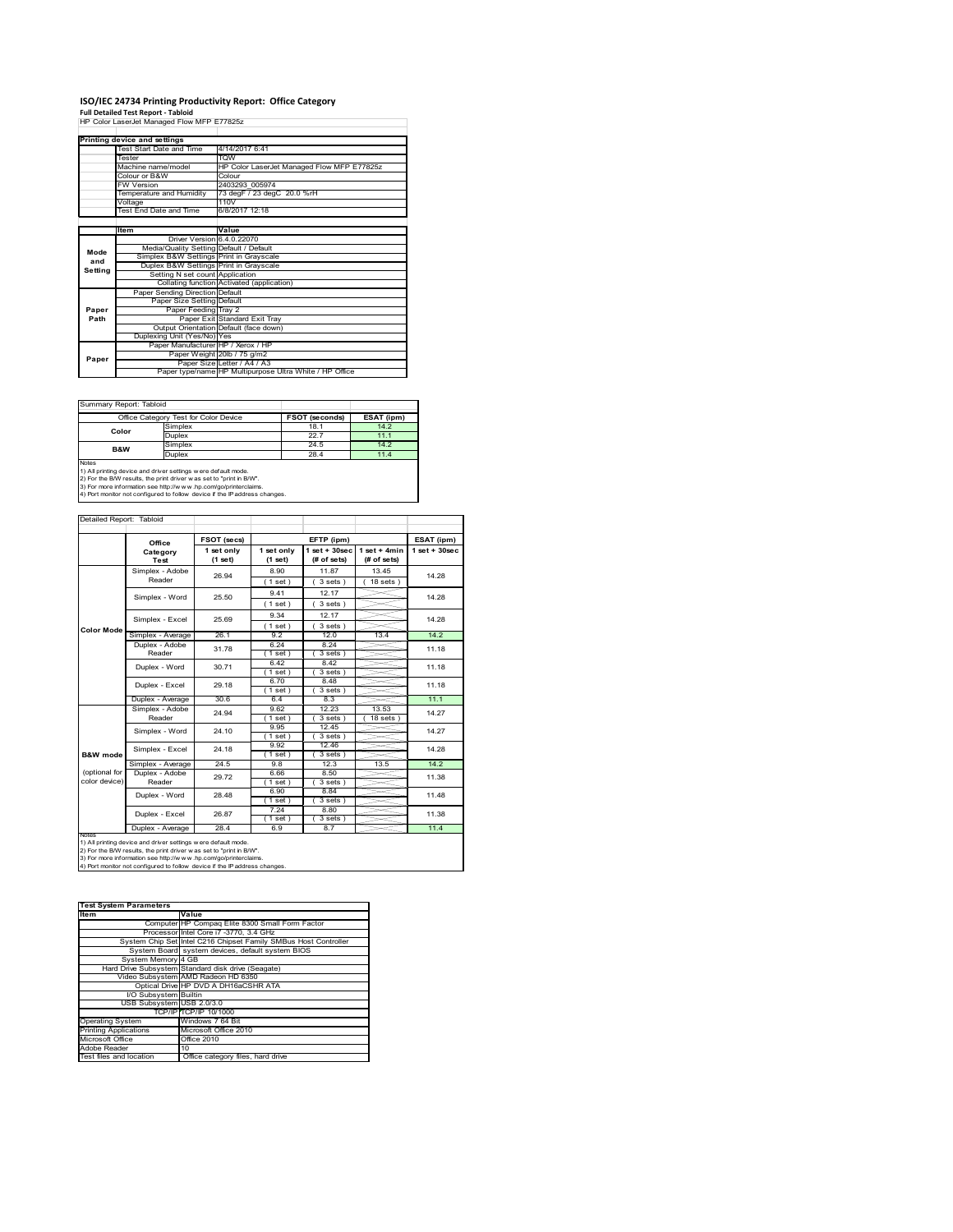# **ISO/IEC 24734 Printing Productivity Report: Office Category Full Detailed Test Report ‐ A3** HP Color LaserJet Managed Flow MFP E77825z

|         | Printing device and settings            |                                                         |  |  |  |
|---------|-----------------------------------------|---------------------------------------------------------|--|--|--|
|         | Test Start Date and Time                | 4/14/2017 6:41                                          |  |  |  |
|         | Tester                                  | <b>TOW</b>                                              |  |  |  |
|         | Machine name/model                      | HP Color LaserJet Managed Flow MFP E77825z              |  |  |  |
|         | Colour or B&W                           | Colour                                                  |  |  |  |
|         | <b>FW Version</b>                       | 2403293 005974                                          |  |  |  |
|         | Temperature and Humidity                | 73 degF / 23 degC 20.0 %rH                              |  |  |  |
|         | Voltage                                 | 110V                                                    |  |  |  |
|         | Test End Date and Time                  | 6/8/2017 12:18                                          |  |  |  |
|         |                                         |                                                         |  |  |  |
|         | Item                                    | Value                                                   |  |  |  |
|         | Driver Version 6.4.0.22070              |                                                         |  |  |  |
| Mode    | Media/Quality Setting Default / Default |                                                         |  |  |  |
| and     | Simplex B&W Settings Print in Grayscale |                                                         |  |  |  |
| Setting | Duplex B&W Settings Print in Grayscale  |                                                         |  |  |  |
|         | Setting N set count Application         |                                                         |  |  |  |
|         |                                         | Collating function Activated (application)              |  |  |  |
|         | Paper Sending Direction Default         |                                                         |  |  |  |
|         | Paper Size Setting Default              |                                                         |  |  |  |
| Paper   | Paper Feeding Tray 2                    |                                                         |  |  |  |
| Path    |                                         | Paper Exit Standard Exit Tray                           |  |  |  |
|         |                                         | Output Orientation Default (face down)                  |  |  |  |
|         | Duplexing Unit (Yes/No) Yes             |                                                         |  |  |  |
|         | Paper Manufacturer HP / Xerox / HP      |                                                         |  |  |  |
| Paper   |                                         | Paper Weight 20lb / 75 g/m2                             |  |  |  |
|         |                                         | Paper Size Letter / A4 / A3                             |  |  |  |
|         |                                         | Paper type/name HP Multipurpose Ultra White / HP Office |  |  |  |

Ī.

| Summary Report: A3 |                                       |                       |            |
|--------------------|---------------------------------------|-----------------------|------------|
|                    | Office Category Test for Color Device | <b>FSOT (seconds)</b> | ESAT (ipm) |
| Color              | Simplex                               | 18.1                  | 14.2       |
|                    | Duplex                                | 22.7                  | 11.2       |
| <b>B&amp;W</b>     | Simplex                               | 24.6                  | 14.2       |
|                    | Duplex                                | 27.9                  | 11.4       |
| <b>Notes</b>       |                                       |                       |            |

Notes<br>1) All printing device and driver settings were default mode.<br>2) For the B/W results, the print driver was set to "print in B/W".<br>3) For more information see http://www.hp.com/go/printerclaims.<br>4) Por more informatio

| Detailed Report: A3            |                           |                       |                       |                                   |                               |                   |
|--------------------------------|---------------------------|-----------------------|-----------------------|-----------------------------------|-------------------------------|-------------------|
|                                | Office                    | FSOT (secs)           |                       | EFTP (ipm)                        |                               | ESAT (ipm)        |
|                                | Category<br>Test          | 1 set only<br>(1 set) | 1 set only<br>(1 set) | $1$ set + $30$ sec<br>(# of sets) | $1$ set + 4min<br>(# of sets) | $1$ set $+30$ sec |
|                                | Simplex - Adobe<br>Reader | 26.58                 | 9.02<br>(1 set)       | 11.87<br>$3 sets$ )               | 13.45<br>$18$ sets $)$        | 14.28             |
|                                | Simplex - Word            | 25.53                 | 9.39<br>(1 set)       | 12.18<br>3 sets                   |                               | 14.27             |
|                                | Simplex - Excel           | 25.73                 | 9.33<br>(1 set)       | 12.08<br>$3 sets$ )               |                               | 14.27             |
| <b>Color Mode</b>              | Simplex - Average         | 26.0                  | 92                    | 12.0                              | 13.4                          | 14.2              |
|                                | Duplex - Adobe<br>Reader  | 31.66                 | 6.28<br>$1$ set)      | 8.30<br>$3 sets$ )                |                               | 11.26             |
|                                | Duplex - Word             | 29.47                 | 6.66<br>$1$ set $)$   | 8.52<br>$3 sets$ )                |                               | 11.26             |
|                                | Duplex - Excel            | 29.68                 | 6.62<br>$1$ set)      | 8.10<br>3 sets                    |                               | 11.28             |
|                                | Duplex - Average          | 30.3                  | 6.5                   | 8.3                               |                               | 11.2              |
|                                | Simplex - Adobe<br>Reader | 24.97                 | 9.60<br>(1 set)       | 12.24<br>3 sets                   | 13.81<br>$18$ sets            | 14.27             |
|                                | Simplex - Word            | 24.15                 | 9.93<br>$1$ set)      | 12 43<br>$3 sets$ )               |                               | 14.28             |
| <b>B&amp;W</b> mode            | Simplex - Excel           | 24.46                 | 9.81<br>$1$ set $)$   | 12.31<br>$3 sets$ )               |                               | 14.27             |
|                                | Simplex - Average         | $\overline{24.6}$     | 97                    | 12.3                              | 13.8                          | 14.2              |
| (optional for<br>color device) | Duplex - Adobe<br>Reader  | 29.15                 | 6.78<br>(1 set)       | 8.66<br>$3 sets$ )                |                               | 11.44             |
|                                | Duplex - Word             | 27.53                 | 7.12<br>$1$ set)      | 8.82<br>3 sets )                  |                               | 11.46             |
|                                | Duplex - Excel            | 26.80                 | 7.26<br>$1$ set)      | 8.94<br>3 sets)                   |                               | 11.50             |
| <b>INOTES</b>                  | Duplex - Average          | 27.9                  | 7.0                   | 8.8                               |                               | 11.4              |

notes<br>1) All printing device and driver settings were default mode.<br>2) For the B/W results, the print driver was set to "print in B/W".<br>3) For more information see http://www.vhp.com/go/printerclaims.<br>4) Por more informati

| <b>Test System Parameters</b> |                                                                 |  |  |  |
|-------------------------------|-----------------------------------------------------------------|--|--|--|
| Item                          | Value                                                           |  |  |  |
|                               | Computer HP Compaq Elite 8300 Small Form Factor                 |  |  |  |
|                               | Processor Intel Core i7 -3770, 3.4 GHz                          |  |  |  |
|                               | System Chip Set Intel C216 Chipset Family SMBus Host Controller |  |  |  |
|                               | System Board system devices, default system BIOS                |  |  |  |
| System Memory 4 GB            |                                                                 |  |  |  |
|                               | Hard Drive Subsystem Standard disk drive (Seagate)              |  |  |  |
|                               | Video Subsystem AMD Radeon HD 6350                              |  |  |  |
|                               | Optical Drive HP DVD A DH16aCSHR ATA                            |  |  |  |
| I/O Subsystem Builtin         |                                                                 |  |  |  |
| USB Subsystem USB 2.0/3.0     |                                                                 |  |  |  |
|                               | TCP/IPITCP/IP 10/1000                                           |  |  |  |
| <b>Operating System</b>       | Windows 7 64 Bit                                                |  |  |  |
| <b>Printing Applications</b>  | Microsoft Office 2010                                           |  |  |  |
| Microsoft Office              | Office 2010                                                     |  |  |  |
| Adobe Reader                  | 10                                                              |  |  |  |
| Test files and location       | Office category files, hard drive                               |  |  |  |
|                               |                                                                 |  |  |  |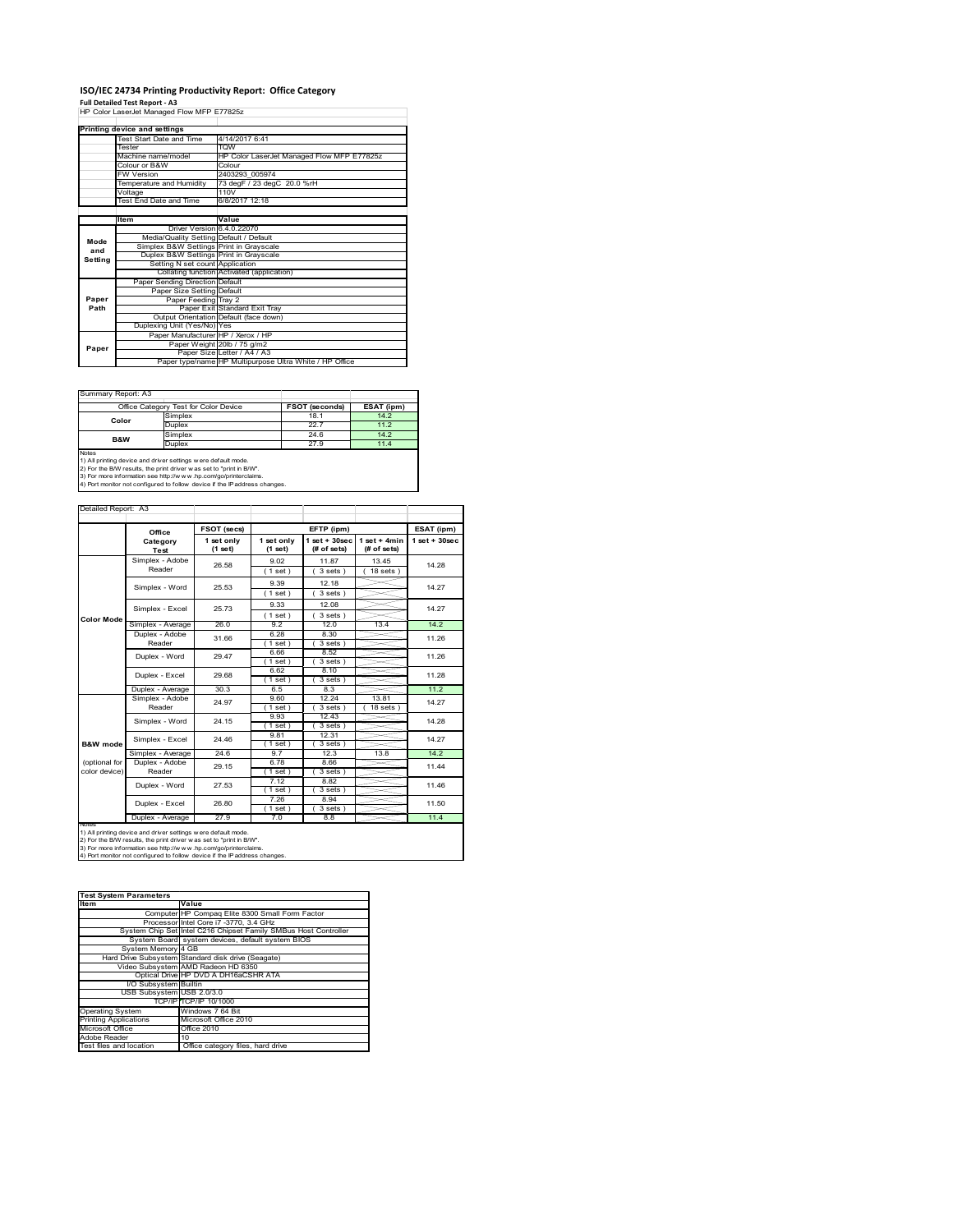## **ISO/IEC 24734 Printing Productivity Report: Office Category Feature Performance Full Report ‐ Office Feature Performance Test** HP Color LaserJet Managed Flow MFP E77825z

|         | Printing device and settings            |                                                         |
|---------|-----------------------------------------|---------------------------------------------------------|
|         | Test Start Date and Time                | 4/14/2017 6:41                                          |
|         | Tester                                  | <b>TOW</b>                                              |
|         | Machine name/model                      | HP Color LaserJet Managed Flow MFP E77825z              |
|         | Colour or B&W                           | Colour                                                  |
|         | <b>FW Version</b>                       | 2403293 005974                                          |
|         | Temperature and Humidity                | 73 degF / 23 degC 20.0 %rH                              |
|         | Voltage                                 | 110V                                                    |
|         | Test End Date and Time                  | 6/8/2017 12:18                                          |
|         |                                         |                                                         |
|         | Item                                    | Value                                                   |
|         | Driver Version 6.4.0.22070              |                                                         |
| Mode    | Media/Quality Setting Default / Default |                                                         |
| and     | Simplex B&W Settings Print in Grayscale |                                                         |
| Setting | Duplex B&W Settings Print in Grayscale  |                                                         |
|         | Setting N set count Application         |                                                         |
|         |                                         | Collating function Activated (application)              |
|         | Paper Sending Direction Default         |                                                         |
|         | Paper Size Setting Default              |                                                         |
| Paper   | Paper Feeding Tray 2                    |                                                         |
| Path    |                                         | Paper Exit Standard Exit Tray                           |
|         |                                         | Output Orientation Default (face down)                  |
|         | Duplexing Unit (Yes/No) Yes             |                                                         |
|         | Paper Manufacturer HP / Xerox / HP      |                                                         |
| Paper   |                                         | Paper Weight 20lb / 75 g/m2                             |
|         |                                         | Paper Size Letter / A4 / A3                             |
|         |                                         | Paper type/name HP Multipurpose Ultra White / HP Office |

 $\overline{\phantom{0}}$ 

| FSOT (base)<br>FSOT (feature)<br>Simplex<br>Simplex<br>102%<br>Simplex<br>73%<br>Duplex<br>53% | A5 and Legal<br><b>ESAT (feature)</b><br>ESAT (base)<br>100%<br>64%<br>48% |
|------------------------------------------------------------------------------------------------|----------------------------------------------------------------------------|
|                                                                                                |                                                                            |
|                                                                                                |                                                                            |
|                                                                                                |                                                                            |
|                                                                                                |                                                                            |
|                                                                                                |                                                                            |
|                                                                                                |                                                                            |
| Simplex                                                                                        |                                                                            |
| 101%<br>Simplex                                                                                | 100%                                                                       |
| 71%                                                                                            | 64%                                                                        |
| 51%                                                                                            | 47%                                                                        |
|                                                                                                | Simplex<br>Duplex                                                          |

| Feature Adobe Reader - Office<br>Mode<br>test file (8-page)<br><b>FSOT</b><br>Base<br>28.85<br>Simplex A5 Landscape Feed - Colour<br>Simplex A5 Portrait Feed - Colour<br>28.85<br>Legal Simplex - Colour<br>28.85<br>28.85<br><b>Legal Duplex - Colour</b><br>Simplex A5 Landscape Feed - B/W<br>26.41 | <b>ESAT</b><br>Base<br>25.21<br>25.21<br>25.21<br>25.21 | 1 set<br>FSOT (secs)<br>28.44<br>39.76 | $1$ set $+30$ sec<br>ESAT (ipm)<br>25.2<br>16.2 | A5 and Legal<br>FSOT (base)<br><b>FSOT</b><br>(feature)<br>102%<br>73% | 100%<br>64%                          |
|---------------------------------------------------------------------------------------------------------------------------------------------------------------------------------------------------------------------------------------------------------------------------------------------------------|---------------------------------------------------------|----------------------------------------|-------------------------------------------------|------------------------------------------------------------------------|--------------------------------------|
|                                                                                                                                                                                                                                                                                                         |                                                         |                                        |                                                 |                                                                        | <b>ESAT (feature)</b><br>ESAT (base) |
|                                                                                                                                                                                                                                                                                                         |                                                         |                                        |                                                 |                                                                        |                                      |
|                                                                                                                                                                                                                                                                                                         |                                                         |                                        |                                                 |                                                                        |                                      |
|                                                                                                                                                                                                                                                                                                         |                                                         |                                        |                                                 |                                                                        |                                      |
|                                                                                                                                                                                                                                                                                                         |                                                         |                                        |                                                 |                                                                        |                                      |
|                                                                                                                                                                                                                                                                                                         |                                                         | 55.16                                  | 12.3                                            | 53%                                                                    | 48%                                  |
|                                                                                                                                                                                                                                                                                                         | 25.2                                                    |                                        |                                                 |                                                                        |                                      |
| 26.41<br>Simplex A5 Portrait Feed - B/W                                                                                                                                                                                                                                                                 | 25.2                                                    | 26.37                                  | 25.2                                            | 101%                                                                   | 100%                                 |
| 26.41<br>Legal Simplex - B/W                                                                                                                                                                                                                                                                            | 25.2                                                    | 37.41                                  | 16.2                                            | 71%                                                                    | 64%                                  |
| Legal Duplex - B/W<br>26.41                                                                                                                                                                                                                                                                             | 25.2                                                    | 52.55                                  | 11.9                                            | 51%                                                                    | 47%                                  |

**Item Value Test System Parameters**Computer HP Compaq Elite 8300 Small Form Factor Processor Intel Core i7 -3770, 3.4 GHz System Chip Set Intel C216 Chipset Family SMBus Host Controller System Board system devices, default system BIOS<br>System Memory 4 GB System Board<br><sub>/</sub>stem Memory Hard Drive Subsystem Standard disk drive (Seagate)<br>Video Subsystem AMD Radeon HD 6350<br>Optical Drive HP DVD A DH16aCSHR ATA Video Subsystem AMD Radeon HD 6350 Optical Drive HP DVD A DH16aCSHR ATA I/O Subsys<br>USB Subsys Julium<br>JSB 2.0/3.0 **I/O** TCP/IP TCP/IP 10/1000 Operating System Windows 7 64 Bit Printing Applications Microsoft Office 2010 Microsoft Office **Contact Corporation** Office 2010 dobe Reader 10<br>Office category files, hard dri **Test System Software**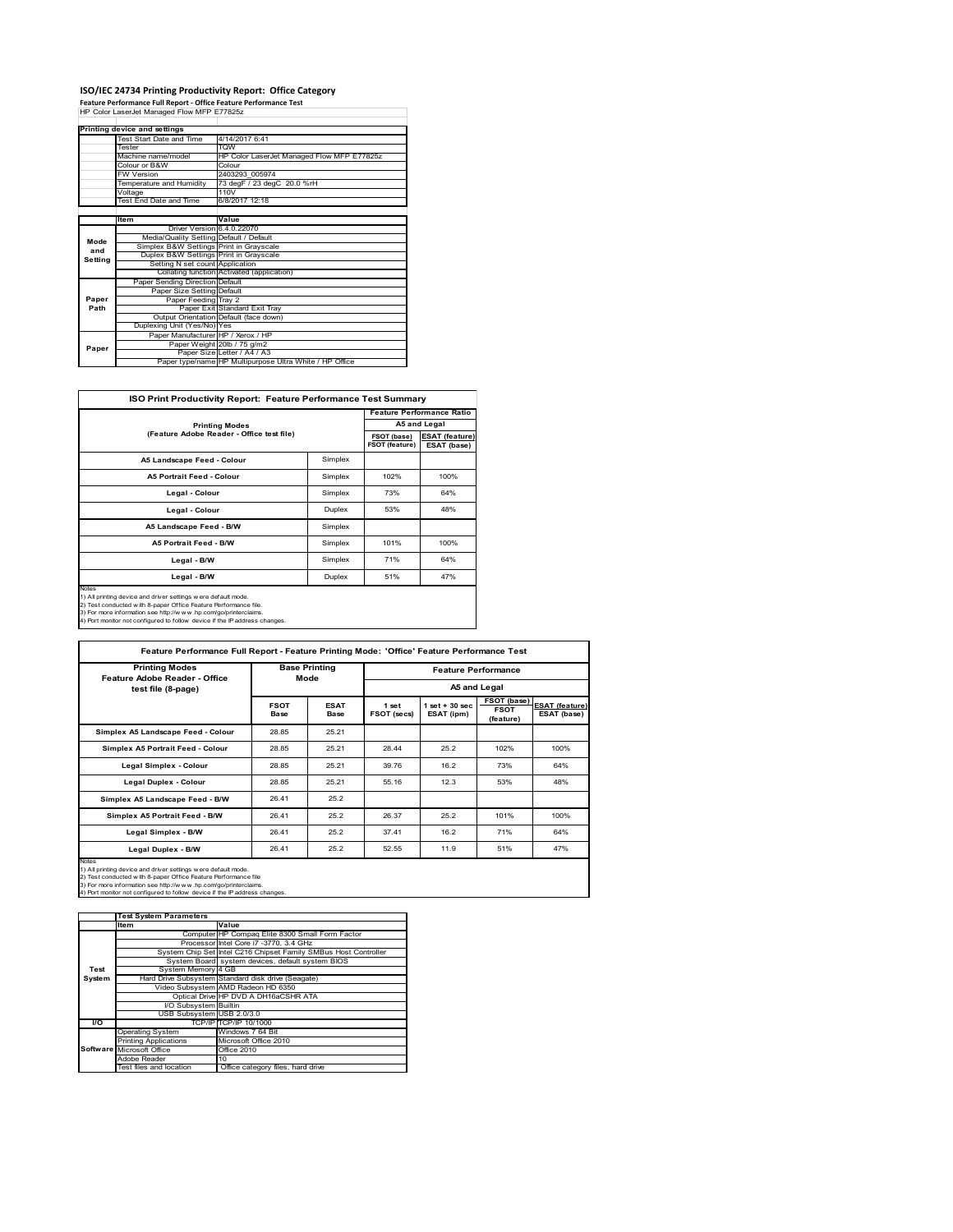## **ISO/IEC 17629 First Print Out Time Report: Office Category**

**Full Detailed Test Report ‐ LETTER** HP Color LaserJet Managed Flow MFP E77825z

|            | Printing device and settings               |                                            |  |
|------------|--------------------------------------------|--------------------------------------------|--|
|            | Test Start Date and Time                   | 4/14/2017 6:41                             |  |
|            | Tester                                     | <b>TOW</b>                                 |  |
|            | Machine name/model                         | HP Color LaserJet Managed Flow MFP E77825z |  |
|            | Colour or B&W                              | Colour                                     |  |
|            | <b>FW Version</b>                          | 2403293 005974                             |  |
|            | Configuration (options)                    | Default                                    |  |
|            | Controller                                 | NA.                                        |  |
|            | Printing device page count                 | Not Specified                              |  |
|            | Printing supplies page count Not Specified |                                            |  |
|            | Temperature and Humidity                   | 73 degF / 23 degC 20.0 %rH                 |  |
|            | Voltage                                    | 110V                                       |  |
|            | Test End Date and Time                     | 6/8/2017 12:18                             |  |
|            |                                            |                                            |  |
|            | <b>Item</b>                                | Value                                      |  |
| Mode       | PDL and driver version                     | 6.4.0.22070                                |  |
| and        | Print Quality mode                         | default                                    |  |
| Setting    | <b>B&amp;W</b> settings                    | default                                    |  |
|            | Paper feed orientation                     | Short Edge                                 |  |
| Paper      | Paper type setting                         | default                                    |  |
|            | Paper feeding                              | Standard cassette                          |  |
|            | Paper exit                                 | Standard exit tray                         |  |
| Paper Path | Output orientation                         | default (face up or face down)             |  |

**ISO First Page Out Time Summary Report: Office Category**

| Summary Report: Letter                                                                                                                         |         |                                                                            |
|------------------------------------------------------------------------------------------------------------------------------------------------|---------|----------------------------------------------------------------------------|
|                                                                                                                                                |         | FPOT from Ready (seconds)                                                  |
| Color                                                                                                                                          | Simplex | 11.05                                                                      |
|                                                                                                                                                | Duplex  |                                                                            |
| <b>B&amp;W</b>                                                                                                                                 | Simplex | 8.97                                                                       |
|                                                                                                                                                | Duplex  |                                                                            |
| Notes<br>1) All printing device and driver settings w ere default mode.<br>2) For the B/W results, the print driver was set to "print in B/W". |         |                                                                            |
| 3) For more information see http://www.hp.com/go/printerclaims.                                                                                |         | 4) Port monitor not configured to follow device if the IP address changes. |
| 5) Page counts w ere collected after completion of the tests.                                                                                  |         |                                                                            |

|                                |                                                                                                                                                                                                                                                                                                                                                                                                             |                            |                            | ISO First Page Out Time Report: Office Category |                            |                   |                          |
|--------------------------------|-------------------------------------------------------------------------------------------------------------------------------------------------------------------------------------------------------------------------------------------------------------------------------------------------------------------------------------------------------------------------------------------------------------|----------------------------|----------------------------|-------------------------------------------------|----------------------------|-------------------|--------------------------|
|                                | <b>Detailed Report: LETTER</b>                                                                                                                                                                                                                                                                                                                                                                              | Word<br>(seconds)          | Excel<br>(seconds)         | Adobe<br>Reader<br>(seconds)                    | Average<br>(seconds)       | <b>Delay Time</b> |                          |
|                                | FPOT from Ready - Simplex                                                                                                                                                                                                                                                                                                                                                                                   | 10.84                      | 10.87                      | 11.42                                           | 11.05                      | 20 Seconds        |                          |
|                                | FPOT from Ready - Duplex                                                                                                                                                                                                                                                                                                                                                                                    |                            |                            |                                                 |                            |                   |                          |
| <b>Color Mode</b>              | FPOT from Sleep - Simplex                                                                                                                                                                                                                                                                                                                                                                                   |                            |                            | 33.95                                           |                            | 76 Minutes        |                          |
|                                | Recovery Time                                                                                                                                                                                                                                                                                                                                                                                               |                            |                            | 22.5                                            |                            |                   |                          |
|                                | FPOT from Off - Simplex                                                                                                                                                                                                                                                                                                                                                                                     |                            |                            | 18585                                           |                            |                   |                          |
|                                | Warm-up Time                                                                                                                                                                                                                                                                                                                                                                                                |                            |                            | 174.43                                          |                            |                   |                          |
|                                | FPOT from Ready - Simplex                                                                                                                                                                                                                                                                                                                                                                                   | 8.72                       | 8.92                       | 9.27                                            | 8.97                       | 20 Seconds        |                          |
|                                | FPOT from Ready - Duplex                                                                                                                                                                                                                                                                                                                                                                                    |                            |                            |                                                 |                            |                   |                          |
| <b>B&amp;W Mode</b>            | FPOT from Sleep - Simplex                                                                                                                                                                                                                                                                                                                                                                                   |                            |                            | 34.91                                           |                            | 76 Minutes        |                          |
|                                | Recovery Time                                                                                                                                                                                                                                                                                                                                                                                               |                            |                            | 25.6                                            |                            |                   |                          |
|                                |                                                                                                                                                                                                                                                                                                                                                                                                             |                            |                            |                                                 |                            |                   |                          |
|                                | FPOT from Off - Simplex                                                                                                                                                                                                                                                                                                                                                                                     |                            |                            | 193 46                                          |                            |                   |                          |
|                                | Warm-up Time                                                                                                                                                                                                                                                                                                                                                                                                |                            |                            | 184.19                                          |                            |                   |                          |
| Notes                          | 1) All printing device and driver settings w ere default mode.<br>2) For the B/W results, the print driver was set to "print in B/W".<br>3) For more information see http://www.hp.com/go/printerclaims.<br>4) Port monitor not configured to follow device if the IP address changes.<br>5) Page counts w ere collected after completion of the tests.<br>6) Details for FPOT from Sleep are show n below. |                            |                            |                                                 |                            |                   |                          |
| <b>HP Data Table</b>           |                                                                                                                                                                                                                                                                                                                                                                                                             |                            |                            |                                                 |                            |                   |                          |
| <b>Detailed Report: LETTER</b> |                                                                                                                                                                                                                                                                                                                                                                                                             | <b>FPOT Avg</b><br>(se cs) | FPOT (secs)<br>Iteration 1 | FPOT (secs)<br><b>Iteration 2</b>               | FPOT (secs)<br>Iteration 3 | Application       |                          |
|                                | FPOT from Sleep                                                                                                                                                                                                                                                                                                                                                                                             | 33.95                      | 33.98                      | 33.91                                           | N/A                        | Adobe Reader      | Delay Time<br>76 Minutes |
| <b>Color Mode</b>              | FPOT from Sleep (15 minutes)<br>HP/Non ISO Test                                                                                                                                                                                                                                                                                                                                                             | 19.96                      | 20.16                      | 19.75                                           | N/A                        | Adobe Reader      | 15 Minutes               |
| <b>B&amp;W Mode</b>            | <b>FPOT</b> from Sleep                                                                                                                                                                                                                                                                                                                                                                                      | 34.91                      | 34.30                      | 35.51                                           | N/A                        | Adobe Reader      | 76 Minutes               |

Notes<br>1) All printing device and driver settings w ere default mode.<br>2) For the B/W results, the print driver w as set to "print in B/W".<br>3 DLP includes detailed iterations as data measurements may vary run to run.

|                                  | <b>Test System Parameters</b> |                                                       |
|----------------------------------|-------------------------------|-------------------------------------------------------|
|                                  | <b>Item</b>                   | Value                                                 |
|                                  | Computer                      | HP Compag Elite 8300 Small Form Factor                |
|                                  | Processor                     | Intel Core i7 -3770, 3.4 GHz                          |
|                                  | System Chip Set               | Intel C216 Chipset Family SMBus Host Controller       |
|                                  | System Board                  | system devices, default system BIOS                   |
| Test                             | <b>System Memory</b>          | 4 GB                                                  |
| System                           | <b>Hard Drive Subsystem</b>   | Standard disk drive (Seagate)                         |
|                                  | Video Subsystem               | AMD Radeon HD 6350                                    |
|                                  | Optical Drive                 | HP DVD A DH16aCSHR ATA                                |
|                                  | I/O Subsystem                 | <b>Builtin</b>                                        |
|                                  | <b>USB Subsystem</b>          | USB 2.0/3.0                                           |
| Printing<br>Device<br>Connection | TCP/IP                        | 10/1000                                               |
|                                  | <b>Operating System</b>       | Windows 7 Business/Ultimate, 64 bit, Build 7601, SP 1 |
|                                  | <b>Printing Applications</b>  | Microsoft Office 2010 SP2                             |
| Software                         |                               | Adobe Reader 10.1.4                                   |
|                                  | Print Driver                  | 6.4.0.22070                                           |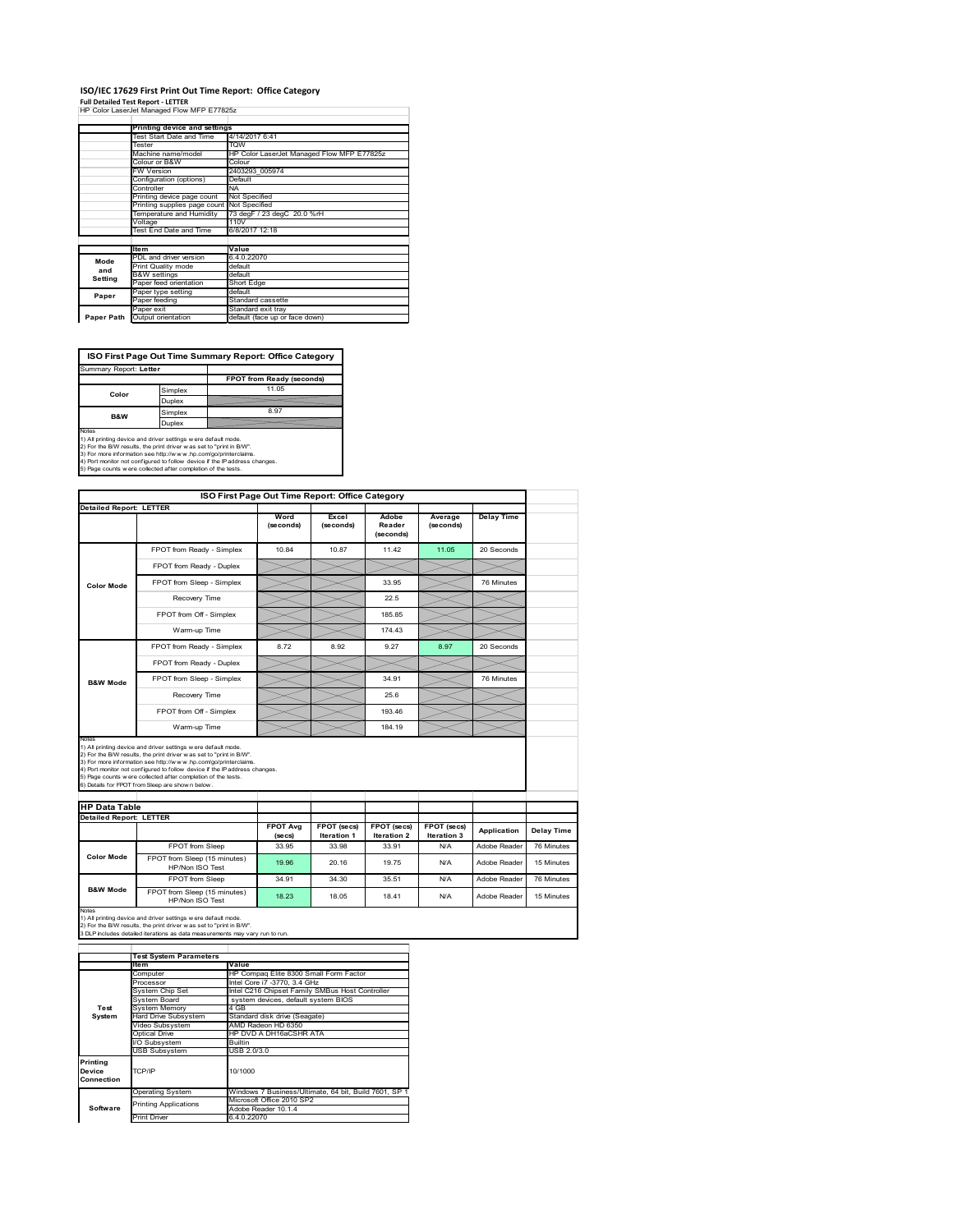## **ISO/IEC 17629 First Print Out Time Report: Office Category**

**Full Detailed Test Report ‐ A4** HP Color LaserJet Managed Flow MFP E77825z

|            | Printing device and settings               |                                            |  |  |  |
|------------|--------------------------------------------|--------------------------------------------|--|--|--|
|            | Test Start Date and Time                   | 4/14/2017 6:41                             |  |  |  |
|            | Tester                                     | <b>TOW</b>                                 |  |  |  |
|            | Machine name/model                         | HP Color LaserJet Managed Flow MFP E77825z |  |  |  |
|            | Colour or B&W                              | Colour                                     |  |  |  |
|            | <b>FW Version</b>                          | 2403293 005974                             |  |  |  |
|            | Configuration (options)                    | Default                                    |  |  |  |
|            | Controller                                 | <b>NA</b>                                  |  |  |  |
|            | Printing device page count                 | Not Specified                              |  |  |  |
|            | Printing supplies page count Not Specified |                                            |  |  |  |
|            | Temperature and Humidity                   | 73 degF / 23 degC 20.0 %rH                 |  |  |  |
|            | Voltage                                    | 110V                                       |  |  |  |
|            | Test End Date and Time                     | 6/8/2017 12:18                             |  |  |  |
|            |                                            |                                            |  |  |  |
|            | <b>Item</b>                                | Value                                      |  |  |  |
| Mode       | PDL and driver version                     | 6.4.0.22070                                |  |  |  |
| and        | Print Quality mode                         | default                                    |  |  |  |
| Setting    | <b>B&amp;W</b> settings                    | default                                    |  |  |  |
|            | Paper feed orientation                     | Short Edge                                 |  |  |  |
| Paper      | Paper type setting                         | default                                    |  |  |  |
|            | Paper feeding                              | Standard cassette                          |  |  |  |
|            | Paper exit                                 | Standard exit tray                         |  |  |  |
| Paper Path | Output orientation                         | default (face up or face down)             |  |  |  |

**ISO First Page Out Time Summary Report: Office Category**

| Summary Report: A4 |         |                           |
|--------------------|---------|---------------------------|
|                    |         | FPOT from Ready (seconds) |
| Colour             | Simplex | 10 79                     |
|                    | Duplex  |                           |
| <b>B&amp;W</b>     | Simplex | 8.98                      |
| Duplex             |         |                           |
| $k = 1 - 1$        |         |                           |

Notes<br>1) All printing device and driver settings were default mode.<br>2) For the BAV results, the print driver was set to "print in BAV".<br>3) For more information see http://www.hp.com/golprinterclaims.<br>4) Port monitor not co

|                                                      | ISO First Page Out Time Report: Office Category                                                                                                                                                                                                                                                                                                                                                             |                            |                                          |                                   |                            |                   |            |
|------------------------------------------------------|-------------------------------------------------------------------------------------------------------------------------------------------------------------------------------------------------------------------------------------------------------------------------------------------------------------------------------------------------------------------------------------------------------------|----------------------------|------------------------------------------|-----------------------------------|----------------------------|-------------------|------------|
| Detailed Report: A4                                  |                                                                                                                                                                                                                                                                                                                                                                                                             | Word<br>(seconds)          | Excel<br>(seconds)                       | Adobe<br>Reader<br>(seconds)      | Average<br>(seconds)       | <b>Delay Time</b> |            |
|                                                      | FPOT from Ready - Simplex                                                                                                                                                                                                                                                                                                                                                                                   | 10.58                      | 10.61                                    | 11.17                             | 10.79                      | 20 Seconds        |            |
|                                                      | FPOT from Ready - Duplex                                                                                                                                                                                                                                                                                                                                                                                    |                            |                                          |                                   |                            |                   |            |
| <b>Color Mode</b>                                    | FPOT from Sleep - Simplex                                                                                                                                                                                                                                                                                                                                                                                   |                            |                                          | 34 94                             |                            | 76 Minutes        |            |
|                                                      | Recovery Time                                                                                                                                                                                                                                                                                                                                                                                               |                            |                                          | 23.8                              |                            |                   |            |
|                                                      | FPOT from Off - Simplex                                                                                                                                                                                                                                                                                                                                                                                     |                            |                                          | 202.43                            |                            |                   |            |
|                                                      | Warm-up Time                                                                                                                                                                                                                                                                                                                                                                                                |                            |                                          | 191.27                            |                            |                   |            |
|                                                      | FPOT from Ready - Simplex                                                                                                                                                                                                                                                                                                                                                                                   | 8.95                       | 8.85                                     | 9.13                              | 8.98                       | 20 Seconds        |            |
|                                                      | FPOT from Ready - Duplex                                                                                                                                                                                                                                                                                                                                                                                    |                            |                                          |                                   |                            |                   |            |
| <b>B&amp;W Mode</b>                                  | FPOT from Sleep - Simplex                                                                                                                                                                                                                                                                                                                                                                                   |                            |                                          | 32.52                             |                            | 76 Minutes        |            |
|                                                      |                                                                                                                                                                                                                                                                                                                                                                                                             |                            |                                          |                                   |                            |                   |            |
|                                                      | Recovery Time                                                                                                                                                                                                                                                                                                                                                                                               |                            |                                          | 23.4                              |                            |                   |            |
|                                                      | FPOT from Off - Simplex                                                                                                                                                                                                                                                                                                                                                                                     |                            |                                          | 193.06                            |                            |                   |            |
|                                                      | Warm-up Time                                                                                                                                                                                                                                                                                                                                                                                                |                            |                                          | 183.93                            |                            |                   |            |
| Notes<br><b>HP Data Table</b><br>Detailed Report: A4 | 1) All printing device and driver settings w ere default mode.<br>2) For the B/W results, the print driver was set to "print in B/W".<br>3) For more information see http://www.hp.com/go/printerclaims.<br>4) Port monitor not configured to follow device if the IP address changes.<br>5) Page counts w ere collected after completion of the tests.<br>6) Details for FPOT from Sleep are show n below. |                            |                                          |                                   |                            |                   |            |
|                                                      |                                                                                                                                                                                                                                                                                                                                                                                                             | <b>FPOT Ava</b><br>(se cs) | <b>FPOT</b> (secs)<br><b>Iteration 1</b> | FPOT (secs)<br><b>Iteration 2</b> | FPOT (secs)<br>Iteration 3 | Application       | Delay Time |
|                                                      | FPOT from Sleep                                                                                                                                                                                                                                                                                                                                                                                             | 34 94                      | 35 12                                    | 34 76                             | N/A                        | Adobe Reader      | 76 Minutes |
| <b>Color Mode</b>                                    | FPOT from Sleep (15 minutes)<br>HP/Non ISO Test                                                                                                                                                                                                                                                                                                                                                             | 1985                       | 19.88                                    | 19.82                             | N/A                        | Adobe Reader      | 15 Minutes |
|                                                      | FPOT from Sleep                                                                                                                                                                                                                                                                                                                                                                                             | 32.52                      | 32 28                                    | 32 76                             | N/A                        | Adobe Reader      | 76 Minutes |

1) All printing device and driver settings w ere default mode.<br>2) For the B/W results, the print driver w as set to "print in B/W".<br>3 DLP includes detailed iterations as data measurements may vary run to run.

|                                  | <b>Test System Parameters</b> |                                                       |  |  |  |  |
|----------------------------------|-------------------------------|-------------------------------------------------------|--|--|--|--|
|                                  | Item                          | Value                                                 |  |  |  |  |
|                                  | Computer                      | HP Compag Elite 8300 Small Form Factor                |  |  |  |  |
|                                  | Processor                     | Intel Core i7 -3770, 3.4 GHz                          |  |  |  |  |
|                                  | System Chip Set               | Intel C216 Chipset Family SMBus Host Controller       |  |  |  |  |
|                                  | System Board                  | system devices, default system BIOS                   |  |  |  |  |
| Test                             | <b>System Memory</b>          | 4 GB                                                  |  |  |  |  |
| System                           | Hard Drive Subsystem          | Standard disk drive (Seagate)                         |  |  |  |  |
|                                  | Video Subsystem               | AMD Radeon HD 6350                                    |  |  |  |  |
|                                  | Optical Drive                 | HP DVD A DH16aCSHR ATA                                |  |  |  |  |
|                                  | I/O Subsystem                 | <b>Builtin</b>                                        |  |  |  |  |
|                                  | <b>USB Subsystem</b>          | USB 2.0/3.0                                           |  |  |  |  |
| Printing<br>Device<br>Connection | TCP/IP                        | 10/1000                                               |  |  |  |  |
|                                  | <b>Operating System</b>       | Windows 7 Business/Ultimate, 64 bit, Build 7601, SP 1 |  |  |  |  |
|                                  | <b>Printing Applications</b>  | Microsoft Office 2010 SP2                             |  |  |  |  |
| Software                         |                               | Adobe Reader 10.1.4                                   |  |  |  |  |
|                                  | <b>Print Driver</b>           | 6.4.0.22070                                           |  |  |  |  |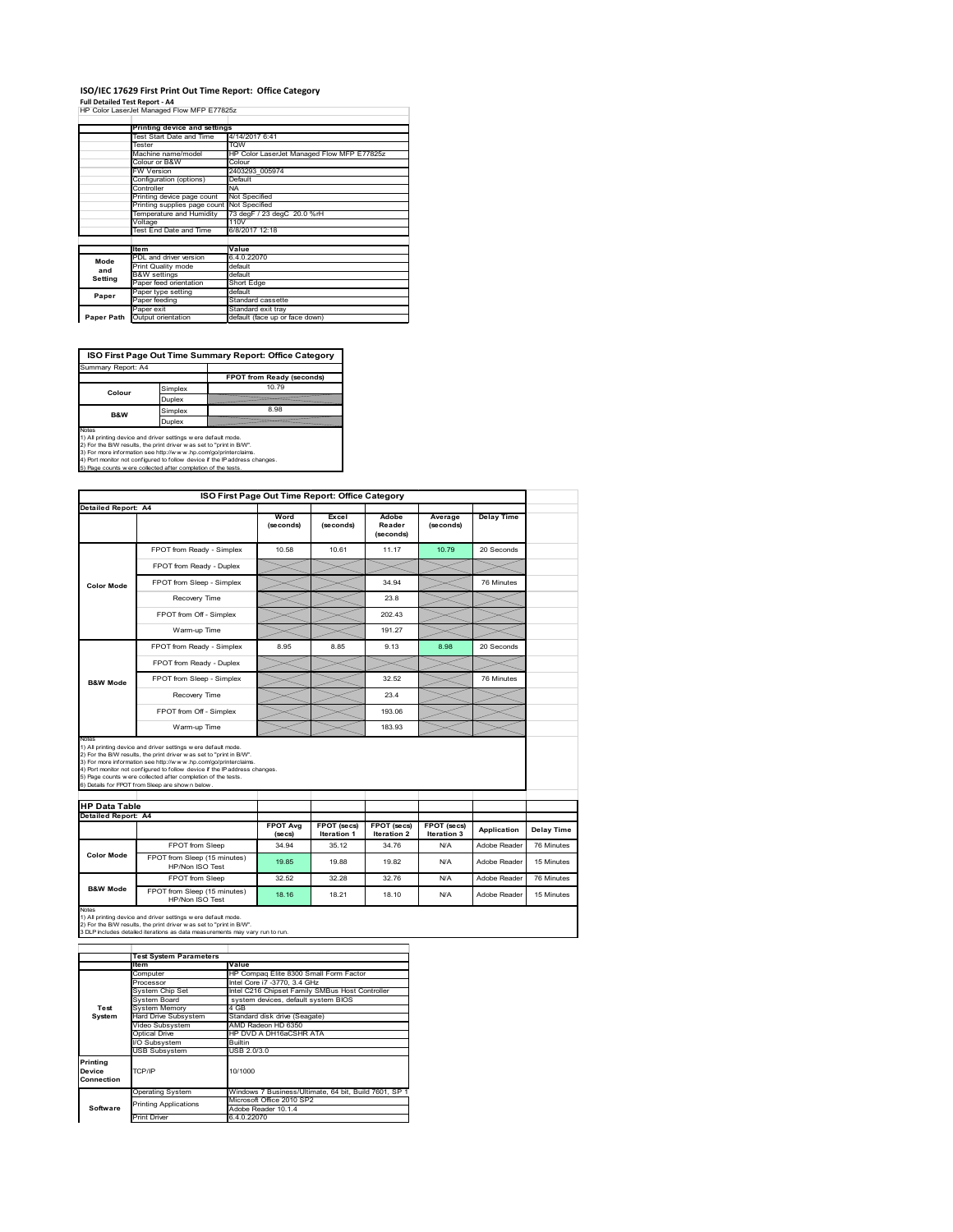### **ISO/IEC 29183 Copy Productivity Report**

#### **Full Detailed Test Report ‐ LETTER**

|           | Tun betailed Test Report - EETTER          |                                                               |  |  |  |
|-----------|--------------------------------------------|---------------------------------------------------------------|--|--|--|
|           | HP Color LaserJet Managed Flow MFP E77825z |                                                               |  |  |  |
|           |                                            |                                                               |  |  |  |
|           | <b>Machine Setup Information</b>           |                                                               |  |  |  |
|           | Test Start Date and Time 4/14/2017 13:13   |                                                               |  |  |  |
|           | Tester TOW                                 |                                                               |  |  |  |
|           |                                            | Machine name/model HP Color LaserJet Managed Flow MFP E77825z |  |  |  |
|           | Colour or B&W Colour                       |                                                               |  |  |  |
|           |                                            | FW Version 2403293 005974                                     |  |  |  |
|           | Configuration (options) Not Specified      |                                                               |  |  |  |
|           |                                            | Temperature and Humidity 73 degF / 23 degC 20.0 %rH           |  |  |  |
|           | Test End Date and Time: 6/5/2017 16:13     |                                                               |  |  |  |
|           |                                            |                                                               |  |  |  |
|           | Pre-set Item                               | Pre-set Value                                                 |  |  |  |
|           | <b>Output Resolution Default</b>           |                                                               |  |  |  |
| Mode      | Output Quality Default                     |                                                               |  |  |  |
|           |                                            | Copying Mode Colour for Colour and B&W for B&W                |  |  |  |
|           | Auto Density Adjustment Default            |                                                               |  |  |  |
|           |                                            | Collating function Set in Control Panel                       |  |  |  |
|           | Paper Sending Direction Default            |                                                               |  |  |  |
| Paper     | Paper Type Setting Default                 |                                                               |  |  |  |
|           | Paper Feeding Tray 2                       |                                                               |  |  |  |
| Paper     | Paper Exit Default                         |                                                               |  |  |  |
| Path      |                                            | Face Up Exit Default (face down)                              |  |  |  |
|           | <b>Fixing Capability Default</b>           |                                                               |  |  |  |
| Temporary | Image Quality Stability Default            |                                                               |  |  |  |
| Stop      | Capacity of Paper Default                  |                                                               |  |  |  |
|           | Others None                                |                                                               |  |  |  |
|           |                                            |                                                               |  |  |  |
|           | Paper Manufacturer HP / Xerox / HP         |                                                               |  |  |  |
|           |                                            | Paper Weight 20lb / 75 g/m2                                   |  |  |  |
| Paper     |                                            | Paper Size Letter / A4 / A3                                   |  |  |  |
|           |                                            | Paper type/name HP Multipurpose Ultra White / HP Office       |  |  |  |
|           |                                            |                                                               |  |  |  |

Summary Report: **Letter sFCOT sESAT (ipm) Color 125.2**<br>**B&W** 7.9 25.2 **B&W** 7.9 25.2 Notes

First Copy Out and Copy Speed measured using ISO/IEC 29183, excludes first set of test documents. For more information see http://w w w .hp.com/go/printerclaims. Exact speed varies

depending on the system configuration and document.<br>Only Target A w as used, all test documents have the same Saturated throughput. Reference<br>ISO/IEC29183:2010 Clause 5, Sections 5.3.1 and 5.3.2

| Detailed Report: LETTER |               |              |       |             |                |             |  |  |
|-------------------------|---------------|--------------|-------|-------------|----------------|-------------|--|--|
|                         | <b>Target</b> | sFCOT (secs) |       | sEFTP (ipm) |                |             |  |  |
|                         |               |              | 1copy | 1copy+30sec | 1copy+4minutes | sESAT (ipm) |  |  |
|                         | A             | 8.99         | 6.68  | 20.93       | 24.29          | 25.21       |  |  |
|                         |               |              |       | 17 sets     | 105 sets       |             |  |  |
|                         | B             |              |       |             |                |             |  |  |
|                         |               |              |       |             |                |             |  |  |
| Color                   | C             |              |       |             |                |             |  |  |
|                         | D             |              |       |             |                |             |  |  |
|                         |               |              |       |             |                |             |  |  |
|                         | Average       | 9.0          | 6.7   | 20.9        | 24.3           | 25.2        |  |  |
|                         | A             | 7.93         | 7.57  | 20.62       | 24.40          | 25.20       |  |  |
|                         |               |              |       | 17 sets     | $105$ sets     |             |  |  |
|                         | B             |              |       |             |                |             |  |  |
| <b>B&amp;W</b>          |               |              |       |             |                |             |  |  |
|                         | C             |              |       |             |                |             |  |  |
|                         | D             |              |       |             |                |             |  |  |
|                         | Average       | 7.9          | 7.6   | 20.6        | 24.4           | 25.2        |  |  |

#### Notes

First Copy Out and Copy Speed measured using ISO/IEC 29183, excludes first set of test documents. For more information see<br>http://w w w.hp.com/go/printerclaims. Exact speed varies depending on the system configuration and 5.3.1 and 5.3.2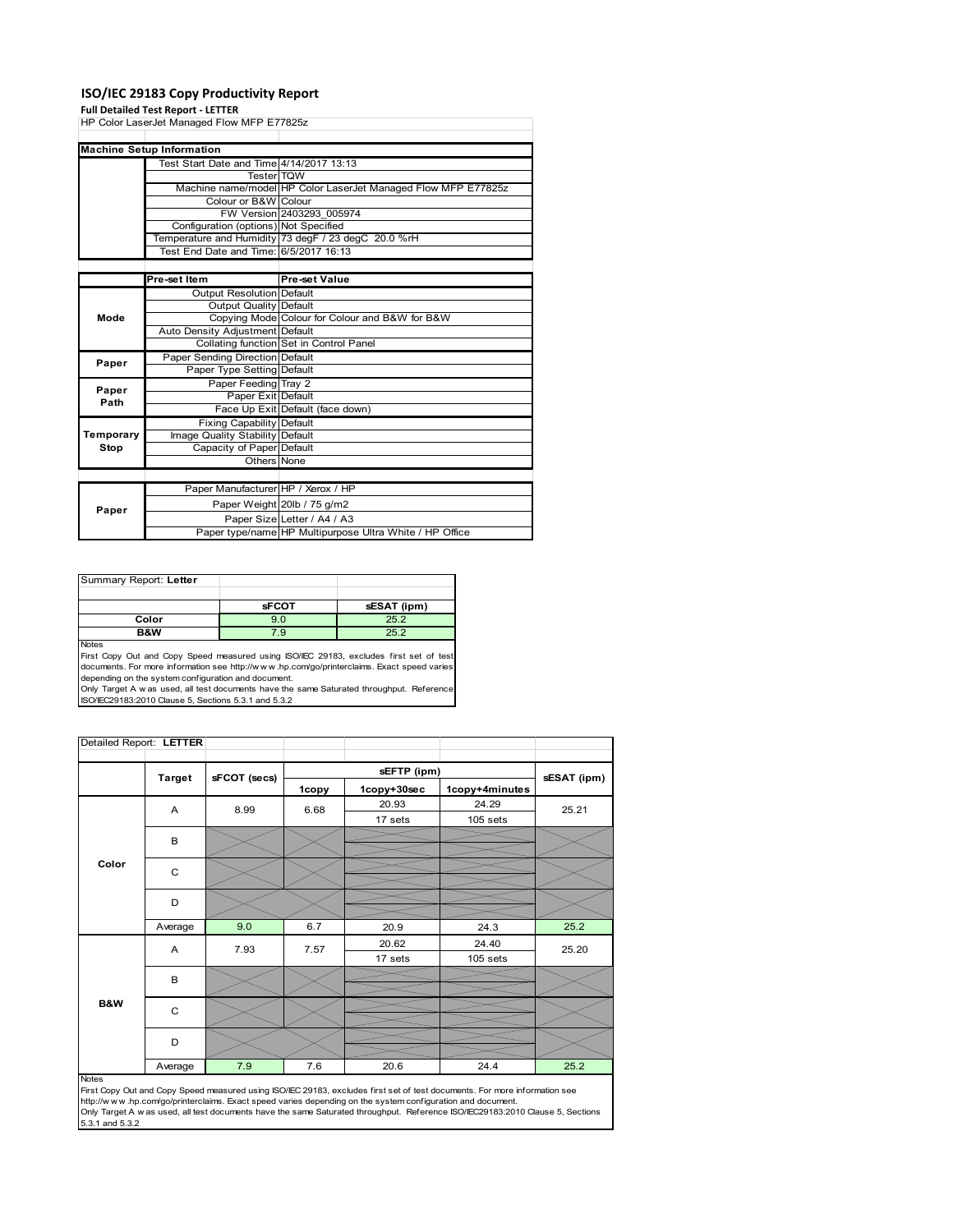### **ISO/IEC 29183 Copy Productivity Report**

#### **Full Detailed Test Report ‐ A4**

|               | HP Color LaserJet Managed Flow MFP E77825z |                                                               |
|---------------|--------------------------------------------|---------------------------------------------------------------|
|               |                                            |                                                               |
|               | <b>Machine Setup Information</b>           |                                                               |
|               | Test Start Date and Time 4/14/2017 13:13   |                                                               |
|               | Tester TQW                                 |                                                               |
|               |                                            | Machine name/model HP Color LaserJet Managed Flow MFP E77825z |
|               | Colour or B&W Colour                       |                                                               |
|               |                                            | FW Version 2403293 005974                                     |
|               | Configuration (options) Not Specified      |                                                               |
|               |                                            | Temperature and Humidity 73 degF / 23 degC 20.0 %rH           |
|               | Test End Date and Time: 6/5/2017 16:13     |                                                               |
|               |                                            |                                                               |
|               | Pre-set Item                               | Pre-set Value                                                 |
|               | <b>Output Resolution Default</b>           |                                                               |
| Mode          | Output Quality Default                     |                                                               |
|               |                                            | Copying Mode Colour for Colour and B&W for B&W                |
|               | Auto Density Adjustment Default            |                                                               |
|               |                                            | Collating function Set in Control Panel                       |
| Paper         | Paper Sending Direction Default            |                                                               |
|               | Paper Type Setting Default                 |                                                               |
|               | Paper Feeding Tray 2                       |                                                               |
| Paper<br>Path | Paper Exit Default                         |                                                               |
|               |                                            | Face Up Exit Default (face down)                              |
|               | <b>Fixing Capability Default</b>           |                                                               |
| Temporary     | Image Quality Stability Default            |                                                               |
| Stop          | Capacity of Paper Default                  |                                                               |
|               | Others None                                |                                                               |
|               |                                            |                                                               |
|               | Paper Manufacturer HP / Xerox / HP         |                                                               |
|               |                                            | Paper Weight 20lb / 75 g/m2                                   |
| Paper         |                                            | Paper Size Letter / A4 / A3                                   |
|               |                                            | Paper type/name HP Multipurpose Ultra White / HP Office       |

| Summary Report: A4 |              |             |
|--------------------|--------------|-------------|
|                    |              |             |
|                    | <b>sFCOT</b> | sESAT (ipm) |
| Colour             | 9.1          | 25.2        |
| B&W                | 7.8          | 25.2        |
| <b>Nickon</b>      |              |             |

Notes<br>First Copy Out and Copy Speed measured using ISO/IEC 29183, excludes first set of test<br>documents. For more information see http://www.hp.com/go/printerclaims. Exact speed varies<br>depending on the system configuration

| Detailed Report: A4 |               |              |       |                                              |          |       |  |  |
|---------------------|---------------|--------------|-------|----------------------------------------------|----------|-------|--|--|
|                     |               |              |       |                                              |          |       |  |  |
|                     | <b>Target</b> | sFCOT (secs) | 1copy | sEFTP (ipm)<br>1copy+30sec<br>1copy+4minutes |          |       |  |  |
|                     | A             | 9.10         | 6.59  | 20.58                                        | 24.27    | 25.21 |  |  |
|                     |               |              |       | 17 sets                                      | 106 sets |       |  |  |
|                     | B             |              |       |                                              |          |       |  |  |
| Colour              | C             |              |       |                                              |          |       |  |  |
|                     | D             |              |       |                                              |          |       |  |  |
|                     | Average       | 9.1          | 6.6   | 20.6                                         | 24.3     | 25.2  |  |  |
|                     | A             | 7.78         | 7.71  | 20.71                                        | 24.28    | 25.21 |  |  |
|                     |               |              |       | 14 sets                                      | 104 sets |       |  |  |
|                     | B             |              |       |                                              |          |       |  |  |
| <b>B&amp;W</b>      | C             |              |       |                                              |          |       |  |  |
|                     | D             |              |       |                                              |          |       |  |  |
|                     | Average       | 7.8          | 7.7   | 20.7                                         | 24.3     | 25.2  |  |  |

Average 7.8 7.7 20.7 24.3 25.2<br>
First Copy Out and Copy Speed measured using ISO/IEC 29183, excludes first set of test documents. For more information see<br>
First://www.hp.com/go/printerclaims. Exact speed varies depending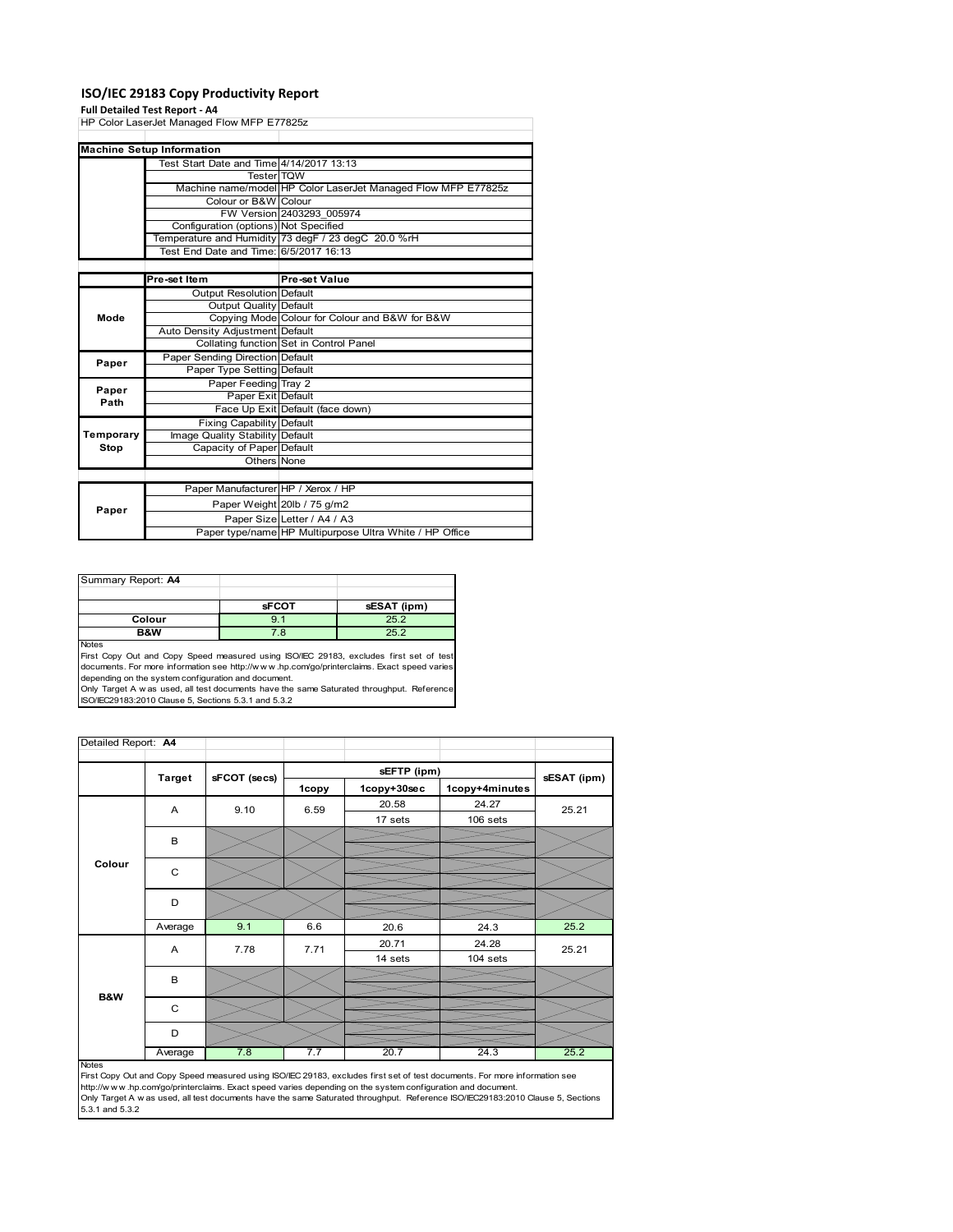## **ISO/IEC 24735 Copy Productivity Report**

**Full Detailed Test Report ‐ LETTER**

| <b>Machine Setup Information</b>        |                                                                 |
|-----------------------------------------|-----------------------------------------------------------------|
| Test Start Date and Time 5/25/2017 9:38 |                                                                 |
| <b>Tester</b> TOW                       |                                                                 |
|                                         | Machine name/model HP Color LaserJet Managed Flow MFP E77825z   |
| Colour or B&W Colour                    |                                                                 |
|                                         | FW Version 2403293 005974                                       |
| Configuration (options) Not Specified   |                                                                 |
|                                         | Temperature and Humidity 73 degF / 23 degC 20.0 %rH             |
| Test End Date and Time: 6/5/2017 15:37  |                                                                 |
|                                         |                                                                 |
| Pre-set Item                            | <b>Pre-set Value</b>                                            |
| <b>Output Resolution Default</b>        |                                                                 |
| Output Quality Default                  |                                                                 |
| Copying Mode Default                    |                                                                 |
| Auto Density Adjustment Default         |                                                                 |
|                                         | Collating function Activated (if not activated in default mode) |
| <b>Paper Sending Direction Default</b>  |                                                                 |
| Paper Type Setting Default              |                                                                 |
|                                         | Paper Feeding Standard cassette                                 |
|                                         | Paper Exit Standard exit tray                                   |
| Face Up Exit Default                    |                                                                 |
| <b>Fixing Capability Default</b>        |                                                                 |
| Image Quality Stability Default         |                                                                 |
| Capacity of Paper Default               |                                                                 |
|                                         | Others Default                                                  |
|                                         |                                                                 |
| Paper Manufacturer HP / Xerox / HP      |                                                                 |
|                                         | Paper Weight 20lb / 75 g/m2                                     |

Paper Size Letter / A4 / A3

| <b>ISO/IEC 24735 Copy Productivity Report</b> |                                                     |             |             |                 |                |                 |  |
|-----------------------------------------------|-----------------------------------------------------|-------------|-------------|-----------------|----------------|-----------------|--|
| Detailed Report: LETTER                       |                                                     |             |             |                 |                |                 |  |
|                                               | Copying                                             | FSOT (secs) |             | EFTP (ipm)      |                | ESAT (ipm)      |  |
|                                               | Mode                                                | 1 set only  | 1 set only  | $1$ set + 30sec | 1 set $+$ 4min | $1$ set + 30sec |  |
|                                               | 1:1                                                 | 20.58       | 11.66       | 20.60           | 24.18          | 25.20           |  |
|                                               |                                                     |             | $1$ set $)$ | 5 sets          | 27 sets        |                 |  |
| <b>Color Mode</b>                             | 1:2                                                 | 26.57       | 7.28        | 13.54           |                | 18.98           |  |
|                                               |                                                     |             | (1 set)     | 4 sets          |                |                 |  |
|                                               | 2:2                                                 | 24.17       | 7.86        | 13.94           |                | 18.98           |  |
|                                               |                                                     |             | 1 set)      | 4 sets          |                |                 |  |
|                                               | 1:1                                                 | 18.55       | 12.93       | 21.29           | 24.38          | 25.21           |  |
|                                               |                                                     |             |             | 5 sets          | 29 sets        |                 |  |
| <b>B&amp;W</b> mode                           | 1:2                                                 | 24.86       | 7.68        | 13.80           |                | 18.98           |  |
|                                               |                                                     |             |             | 4 sets          |                |                 |  |
|                                               | 2:2                                                 | 22.56       | 8.30        | 14.38           |                | 19.00           |  |
|                                               |                                                     |             |             | 4 sets          |                |                 |  |
| <b>Notes</b>                                  | Reports located: http://www.hp.com/go/printerclaims |             |             |                 |                |                 |  |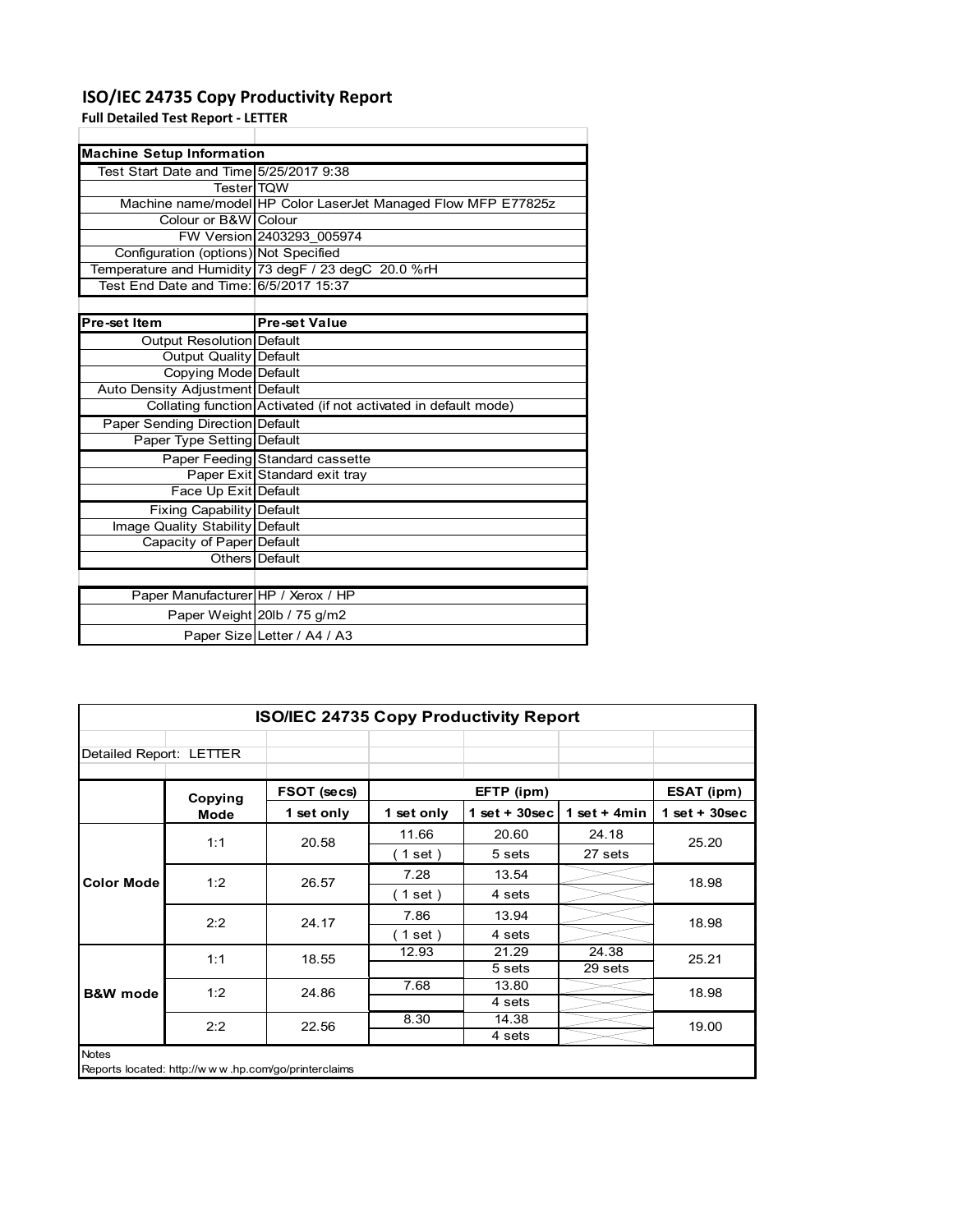## **ISO/IEC 24735 Copy Productivity Report**

**Full Detailed Test Report ‐ A4**

| <b>Machine Setup Information</b>        |                                                                 |
|-----------------------------------------|-----------------------------------------------------------------|
| Test Start Date and Time 5/25/2017 9:38 |                                                                 |
| <b>TesterITQW</b>                       |                                                                 |
|                                         | Machine name/model HP Color LaserJet Managed Flow MFP E77825z   |
| Colour or B&W Colour                    |                                                                 |
|                                         | FW Version 2403293 005974                                       |
| Configuration (options) Not Specified   |                                                                 |
|                                         | Temperature and Humidity 73 degF / 23 degC 20.0 %rH             |
| Test End Date and Time: 6/5/2017 15:37  |                                                                 |
|                                         |                                                                 |
| Pre-set Item                            | <b>Pre-set Value</b>                                            |
| Output Resolution Default               |                                                                 |
| <b>Output Quality Default</b>           |                                                                 |
| Copying Mode Default                    |                                                                 |
| Auto Density Adjustment Default         |                                                                 |
|                                         | Collating function Activated (if not activated in default mode) |
| Paper Sending Direction Default         |                                                                 |
| Paper Type Setting Default              |                                                                 |
|                                         | Paper Feeding Standard cassette                                 |
|                                         | Paper Exit Standard exit tray                                   |
| Face Up Exit Default                    |                                                                 |
| <b>Fixing Capability Default</b>        |                                                                 |
| Image Quality Stability Default         |                                                                 |
| Capacity of Paper Default               |                                                                 |
|                                         | Others   Default                                                |
|                                         |                                                                 |
| Paper Manufacturer HP / Xerox / HP      |                                                                 |
|                                         | Paper Weight 20lb / 75 g/m2                                     |
|                                         | Paper Size Letter / A4 / A3                                     |

| <b>ISO/IEC 24735 Copy Productivity Report</b> |                                                     |             |                          |                 |                 |                 |  |  |
|-----------------------------------------------|-----------------------------------------------------|-------------|--------------------------|-----------------|-----------------|-----------------|--|--|
| Detailed Report: A4                           |                                                     |             |                          |                 |                 |                 |  |  |
|                                               | Copying                                             | FSOT (secs) |                          | EFTP (ipm)      |                 | ESAT (ipm)      |  |  |
|                                               | <b>Mode</b>                                         | 1 set only  | 1 set only               | $1$ set + 30sec | 1 set + 4 $min$ | $1$ set + 30sec |  |  |
|                                               | 1:1                                                 | 21.67       | 11.07                    | 20.12           | 24.29           | 25.21           |  |  |
|                                               |                                                     |             | (1 set)                  | 5 sets          | 29 sets         |                 |  |  |
| Colour                                        | 1:2                                                 | 26.69       | 7.26                     | 13.70           |                 | 19.04           |  |  |
| Mode                                          |                                                     |             | (1 set)                  | 4 sets          |                 |                 |  |  |
|                                               | 2:2                                                 | 24.33       | 7.82                     | 14.00           |                 | 19.02           |  |  |
|                                               |                                                     |             | $\left( 1$ set $\right)$ | 4 sets          |                 |                 |  |  |
|                                               | 1:1                                                 | 19.12       | 12.55                    | 21.39           | 24.34           | 25.20           |  |  |
|                                               |                                                     |             |                          | 5 sets          | 27 sets         |                 |  |  |
| <b>B&amp;W</b> mode                           | 1:2                                                 | 24.41       | 7.80                     | 13.96           |                 | 19.04           |  |  |
|                                               |                                                     |             |                          | 4 sets          |                 |                 |  |  |
|                                               | 2:2                                                 | 22.96       | 8.18                     | 14.40           |                 | 19.04           |  |  |
|                                               |                                                     |             |                          | 4 sets          |                 |                 |  |  |
| <b>Notes</b>                                  | Reports located: http://www.hp.com/go/printerclaims |             |                          |                 |                 |                 |  |  |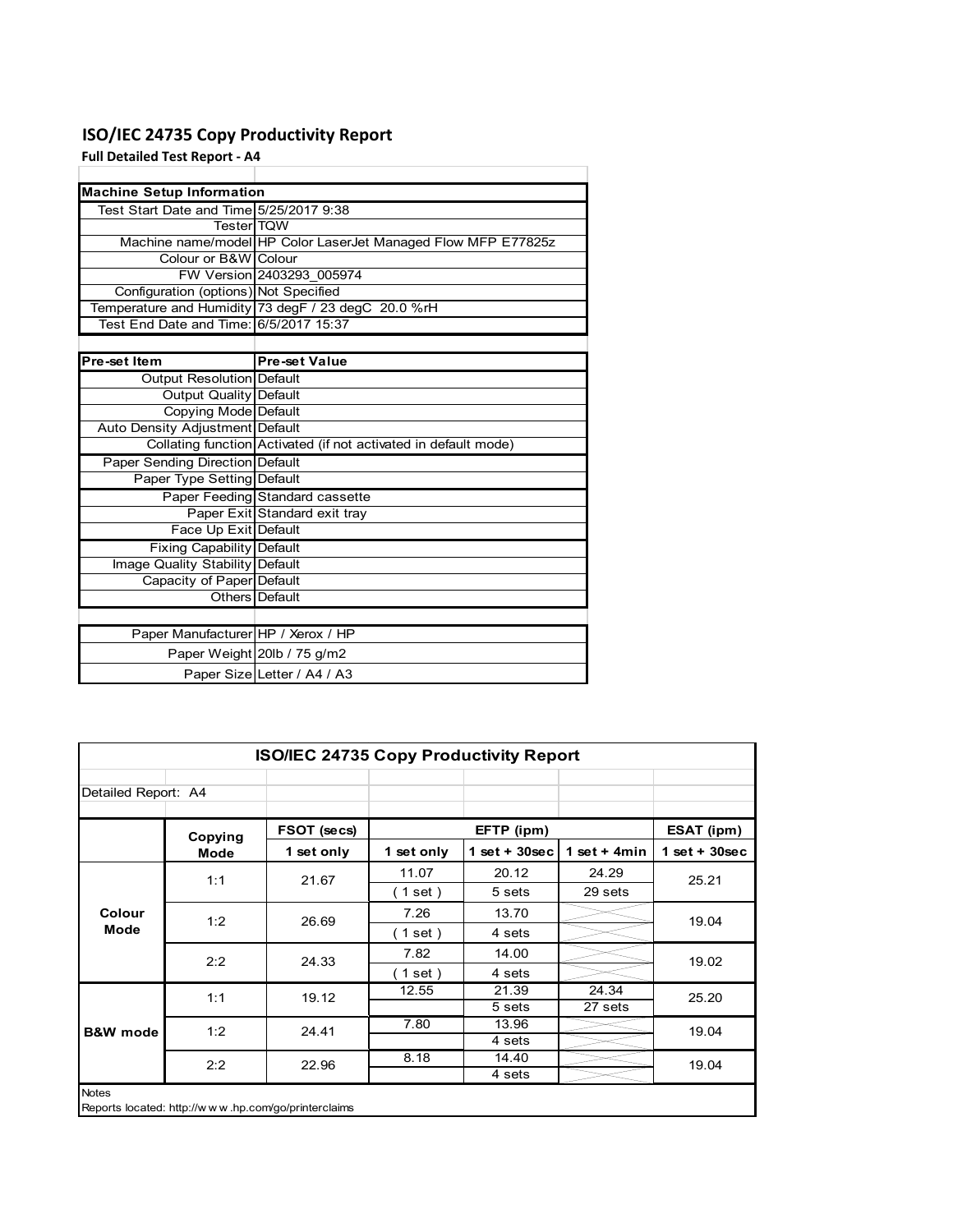# **ISO/IEC 17991 Scanning Productivity Report Full Detailed Test Report ‐ LETTER Machine Setup Information**

|            | <b>Machine Setup Information</b> |                                            |
|------------|----------------------------------|--------------------------------------------|
|            | Fest Start Date and Time         | 5/30/2017 13:49                            |
|            | Tester                           | TQW                                        |
|            | Machine name/model               | HP Color LaserJet Managed Flow MFP E77825z |
|            | Colour or B&W                    | Colour                                     |
|            | Configuration (options)          | Default                                    |
|            | Temperature and Humidity         | 73 degF / 23 degC 20.0 %rH                 |
|            | Voltage                          | 110V                                       |
|            | Test End Date and Time           | 6/19/2017 9:23                             |
|            |                                  |                                            |
|            | <b>Preset Item</b>               | <b>Preset Value</b>                        |
|            | Scanning resolution              | default (200 dpi)                          |
|            | Colour or grey scale/B&W         | default (colour)                           |
| Mode       | Duplex / simplex                 | default (simplex)                          |
| and        | Original page size               | default (A4)                               |
|            | Paper feed orientation           | default (long edge)                        |
| Setting    | Scan destination                 | default (shared network)                   |
|            | <b>Storing File Type</b>         | default (PDF-multi)                        |
|            | Auto scan quality adjustment     | default (factory preset default setting)   |
|            | Paper feed direction             | default (long edge)                        |
| <b>ADF</b> | Output orientation               | default                                    |
| Paper-path | Scanning unit                    | default (duplex ADF)                       |

| ISO/IEC 17991 - Scan Summary Report: ADF Productivity Measurement |                |                        |              |                           |  |  |  |
|-------------------------------------------------------------------|----------------|------------------------|--------------|---------------------------|--|--|--|
| <b>Summary Report: Letter</b>                                     |                |                        |              |                           |  |  |  |
|                                                                   |                | <b>Scanning Mode</b>   |              | <b>Measurement result</b> |  |  |  |
|                                                                   | File format    | Scanning<br>Resolution |              | scESAT 30secA             |  |  |  |
|                                                                   | version        |                        | side         | (ipm)                     |  |  |  |
| Colour                                                            | <b>PDF 1.4</b> | 200                    | single sided | 121.29                    |  |  |  |
|                                                                   |                |                        | double sided | 243.01                    |  |  |  |
| <b>B&amp;W</b>                                                    | <b>PDF 1.4</b> | 200                    | single sided | 122.04                    |  |  |  |
|                                                                   |                |                        | double sided | 244.78                    |  |  |  |
| <b>Notes</b>                                                      |                |                        |              |                           |  |  |  |

Notes 1) For more information see http://w w w .hp.com/go/printerclaims. 2) For the B/W results, the device scan setting is set to "Scan in B/W".

**ISO/IEC 17991 - Scan Summary Report: Network Folder Productivity Measurement**

| <b>Summary Report: Letter</b> |                          |            |              |                           |                  |               |
|-------------------------------|--------------------------|------------|--------------|---------------------------|------------------|---------------|
|                               | <b>Scanning Mode</b>     |            |              | <b>Measurement result</b> |                  |               |
|                               | File format              | Resolution | Scanning     | scEFTP 30secF             | File size 30secF | Number of     |
|                               | version                  |            | side         | (ipm)                     | (Mbyte)          | Sets (30secF) |
|                               | <b>PDF 1.4</b><br>Colour | 200        | single sided | 64.27                     | 12.12            | 19.00         |
|                               |                          |            | double sided | 64.71                     | 20.48            | 34.00         |
| B&W                           | <b>PDF 1.4</b>           | 200        | single sided | 89.08                     | 3.59             | 18.00         |
|                               |                          |            | double sided | 93.98                     | 6.54             | 34.00         |
| <b>Notes</b>                  |                          |            |              |                           |                  |               |

┓

Notes 1) For more information see http://w w w .hp.com/go/printerclaims. 2) For the B/W results, the device scan setting is set to "Scan in B/W".

|                               | ISO/IEC 17991 - Scan Full Report: ADF Productivity Measurement |                       |                  |                       |                           |                        |  |
|-------------------------------|----------------------------------------------------------------|-----------------------|------------------|-----------------------|---------------------------|------------------------|--|
| <b>Summary Report: Letter</b> |                                                                |                       |                  |                       |                           |                        |  |
|                               | <b>Scanning Mode</b>                                           |                       |                  |                       | <b>Measurement result</b> |                        |  |
|                               | File format<br>version                                         | Resolution            | Scanning<br>side | scFFTP 1setA<br>(ipm) | scEETP 30secA<br>(ipm)    | scESAT 30secA<br>(ipm) |  |
| Colour                        |                                                                | <b>PDF 1.4</b><br>200 | single sided     | 38.22                 | 109.07                    | 121.29                 |  |
|                               |                                                                |                       | double sided     | 48.16                 | 211.14                    | 243.01                 |  |
| <b>B&amp;W</b>                | <b>PDF 1.4</b>                                                 | 200                   | single sided     | 39.94                 | 107.58                    | 122.04                 |  |
|                               |                                                                |                       | double sided     | 48.03                 | 216.49                    | 244.78                 |  |
| <b>Notes</b>                  |                                                                |                       |                  |                       |                           |                        |  |

Notes 1) For more information see http://w w w .hp.com/go/printerclaims. 2) For the B/W results, the device scan setting is set to "Scan in B/W".

| ISO/IEC 17991 - Scan Full Report: Network Folder Productivity Measurement |                               |            |                           |                       |                        |                             |                               |
|---------------------------------------------------------------------------|-------------------------------|------------|---------------------------|-----------------------|------------------------|-----------------------------|-------------------------------|
|                                                                           | <b>Summary Report: Letter</b> |            |                           |                       |                        |                             |                               |
| <b>Scanning Mode</b>                                                      |                               |            | <b>Measurement result</b> |                       |                        |                             |                               |
|                                                                           | File format<br>version        | Resolution | Scanning<br>side          | scFFTP 1setF<br>(ipm) | scEFTP 30secF<br>(ipm) | File size 30secF<br>(Mbyte) | Number of<br>Sets<br>(30secF) |
| Colour                                                                    | <b>PDF 1.4</b>                | 200        | single sided              | 20.13                 | 64.27                  | 12.12                       | 19                            |
|                                                                           |                               |            | double sided              | 24.00                 | 64.71                  | 20.48                       | 34                            |
| <b>B&amp;W</b>                                                            | <b>PDF 1.4</b>                | 200        | single sided              | 30.00                 | 89.08                  | 3.59                        | 18                            |
|                                                                           |                               |            | double sided              | 30.00                 | 93.98                  | 6.54                        | 34                            |
| <b>Notes</b>                                                              |                               |            |                           |                       |                        |                             |                               |

|            | <b>Test System Parameters</b> |                                                       |  |  |
|------------|-------------------------------|-------------------------------------------------------|--|--|
|            | Item                          | Value                                                 |  |  |
|            | Computer name                 | HP Compaq Elite 8300 Small Form Factor                |  |  |
|            | Processor                     | Intel Core i7 -3770, 3.4 GHz                          |  |  |
|            | System Chip Set               | Intel C216 Chipset Family SMBus Host Controller       |  |  |
|            | <b>System Board</b>           | System devices, default system BIOS                   |  |  |
|            | <b>System Memory</b>          | 4 GB                                                  |  |  |
| System     | Hard Drive Subsystem          | Standard disk drive (Seagate)                         |  |  |
|            | Video Subsystem               | AMD Radeon HD 6350                                    |  |  |
|            | Optical Drive                 | HP DVD A DH16aCSHR ATA                                |  |  |
|            | I/O Subsystem                 | <b>Builtin</b>                                        |  |  |
|            | <b>USB Subsystem</b>          | USB 2.0/3.0                                           |  |  |
|            | Operating System              | Windows 7 Business/Ultimate, 64 bit, Build 7601, SP 1 |  |  |
|            | I ocation of network folder   | PC                                                    |  |  |
|            | Internet Protocol             | IP <sub>v4</sub>                                      |  |  |
| Scanning   | <b>Transfer Protocol</b>      | <b>SMB</b>                                            |  |  |
| Device     | Hub                           | Trendnet Router and Gbit Switch                       |  |  |
| Connection | Network Speed                 | TCP 10/1000 Mbit Ethernet                             |  |  |
|            | <b>Connetion Cable</b>        | Cat6 Straight cable                                   |  |  |
|            | Wireless router               | No use                                                |  |  |
|            | Others                        | No use                                                |  |  |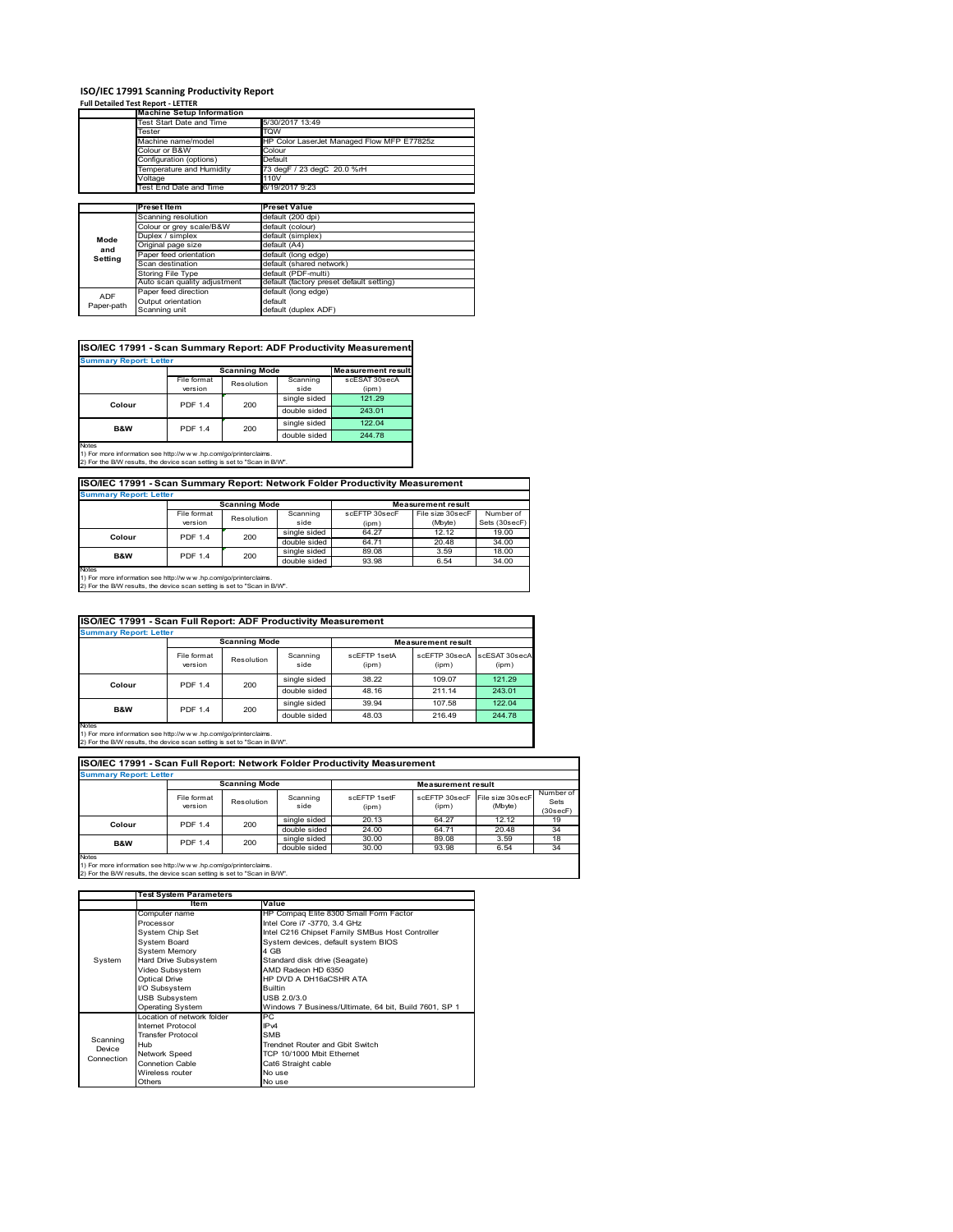#### **ISO/IEC 17991 Scanning Productivity Report Full Detailed Test Report ‐ A4**

| $1.911$ Decenical restriction to $7.77$ |                                  |                                            |
|-----------------------------------------|----------------------------------|--------------------------------------------|
|                                         | <b>Machine Setup Information</b> |                                            |
|                                         | <b>Test Start Date and Time</b>  | 5/30/2017 13:49                            |
|                                         | Tester                           | TQW                                        |
|                                         | Machine name/model               | HP Color LaserJet Managed Flow MFP E77825z |
|                                         | Colour or B&W                    | Colour                                     |
|                                         | Configuration (options)          | Default                                    |
|                                         | Temperature and Humidity         | 73 degF / 23 degC 20.0 %rH                 |
|                                         | Voltage                          | 110V                                       |
|                                         | Test End Date and Time           | 6/19/2017 9:23                             |
|                                         |                                  |                                            |
|                                         | <b>Preset Item</b>               | <b>Preset Value</b>                        |
|                                         | Scanning resolution              | default (200 dpi)                          |
|                                         | Colour or grey scale/B&W         | default (colour)                           |
| Mode                                    | Duplex / simplex                 | default (simplex)                          |
| and                                     | Original page size               | default (A4)                               |
| Setting                                 | Paper feed orientation           | default (long edge)                        |
|                                         | Scan destination                 | default (shared network)                   |
|                                         | Storing File Type                | default (PDF-multi)                        |
|                                         | Auto scan quality adjustment     | default (factory preset default setting)   |
| <b>ADF</b>                              | Paper feed direction             | default (long edge)                        |
| Paper-path                              | Output orientation               | default                                    |
|                                         | Scanning unit                    | default (duplex ADF)                       |

## **ISO/IEC 17991 - Scan Summary Report: ADF Productivity Measurement**

| <b>Summary Report: A4</b> |                        |                      |                  |                           |  |  |
|---------------------------|------------------------|----------------------|------------------|---------------------------|--|--|
|                           |                        | <b>Scanning Mode</b> |                  | <b>Measurement result</b> |  |  |
|                           | File format<br>version | Resolution           | Scanning<br>side | scESAT 30secA<br>(ipm)    |  |  |
| Colour                    | <b>PDF 1.4</b>         | 200                  | single sided     | 124.63                    |  |  |
|                           |                        |                      | double sided     | 246.49                    |  |  |
| B&W                       | <b>PDF 1.4</b>         | 200                  | single sided     | 125.46                    |  |  |
|                           |                        |                      | double sided     | 251.62                    |  |  |
| <b>Notes</b>              |                        |                      |                  |                           |  |  |

1) For more information see http://w w w .hp.com/go/printerclaims. 2) For the B/W results, the device scan setting is set to "Scan in B/W".

## **ISO/IEC 17991 - Scan Summary Report: Network Folder Productivity Measurement Summary Report: A4**

| <b>JUILLIALY REDUIL AT</b> |                |                      |              |                           |                  |               |
|----------------------------|----------------|----------------------|--------------|---------------------------|------------------|---------------|
|                            |                | <b>Scanning Mode</b> |              | <b>Measurement result</b> |                  |               |
|                            | File format    | Resolution           | Scanning     | scEFTP 30secF             | File size 30secF | Number of     |
|                            | version        |                      | side         | (ipm)                     | (Mbyte)          | Sets (30secF) |
| Colour                     | <b>PDF 1.4</b> | 200                  | single sided | 67.61                     | 11.26            | 20.00         |
|                            |                |                      | double sided | 67.04                     | 19.53            | 34.00         |
| <b>B&amp;W</b>             | <b>PDF 1.4</b> | 200                  | single sided | 91.23                     | 3.70             | 19.00         |
|                            |                |                      | double sided | 154.45                    | 6.41             | 34.00         |
| <b>Notes</b>               |                |                      |              |                           |                  |               |

Notes 1) For more information see http://w w w .hp.com/go/printerclaims. 2) For the B/W results, the device scan setting is set to "Scan in B/W".

| ISO/IEC 17991 - Scan Full Report: ADF Productivity Measurement |                        |            |                  |                           |                        |                        |
|----------------------------------------------------------------|------------------------|------------|------------------|---------------------------|------------------------|------------------------|
| <b>Summary Report: A4</b>                                      |                        |            |                  |                           |                        |                        |
|                                                                | <b>Scanning Mode</b>   |            |                  | <b>Measurement result</b> |                        |                        |
|                                                                | File format<br>version | Resolution | Scanning<br>side | scFFTP 1setA<br>(ipm)     | scEFTP 30secA<br>(ipm) | scESAT 30secA<br>(ipm) |
| <b>PDF 1.4</b><br>Colour                                       |                        | 200        | single sided     | 41.52                     | 114.06                 | 124.63                 |
|                                                                |                        |            | double sided     | 47.28                     | 219.29                 | 246.49                 |
| <b>B&amp;W</b>                                                 | <b>PDF 1.4</b>         |            | single sided     | 38.69                     | 112.88                 | 125.46                 |
|                                                                | 200                    |            | double sided     | 45.62                     | 226.39                 | 251.62                 |
| Notes                                                          |                        |            |                  |                           |                        |                        |

Notes 1) For more information see http://w w w .hp.com/go/printerclaims. 2) For the B/W results, the device scan setting is set to "Scan in B/W".

| ISO/IEC 17991 - Scan Full Report: Network Folder Productivity Measurement |                        |            |                  |                       |                                         |         |                               |
|---------------------------------------------------------------------------|------------------------|------------|------------------|-----------------------|-----------------------------------------|---------|-------------------------------|
| <b>Summary Report: A4</b>                                                 |                        |            |                  |                       |                                         |         |                               |
| <b>Scanning Mode</b><br><b>Measurement result</b>                         |                        |            |                  |                       |                                         |         |                               |
|                                                                           | File format<br>version | Resolution | Scanning<br>side | scFFTP 1setF<br>(ipm) | scEFTP 30secF File size 30secF<br>(ipm) | (Mbyte) | Number of<br>Sets<br>(30secF) |
| Colour                                                                    | <b>PDF 1.4</b>         | 200        | single sided     | 20.90                 | 67.61                                   | 11.26   | 20                            |
|                                                                           |                        |            | double sided     | 20.13                 | 67.04                                   | 19.53   | 34                            |
| <b>B&amp;W</b>                                                            | <b>PDF 1.4</b>         | 200        | single sided     | 26.66                 | 91.23                                   | 3.70    | 19                            |
|                                                                           |                        |            | double sided     | 30.00                 | 154.45                                  | 6.41    | 34                            |
| <b>Notes</b>                                                              |                        |            |                  |                       |                                         |         |                               |

|            | <b>Test System Parameters</b> |                                                       |
|------------|-------------------------------|-------------------------------------------------------|
|            | Item                          | Value                                                 |
|            | Computer name                 | HP Compaq Elite 8300 Small Form Factor                |
|            | Processor                     | Intel Core i7 -3770, 3.4 GHz                          |
|            | System Chip Set               | Intel C216 Chipset Family SMBus Host Controller       |
|            | <b>System Board</b>           | System devices, default system BIOS                   |
|            | <b>System Memory</b>          | 4 GB                                                  |
| System     | Hard Drive Subsystem          | Standard disk drive (Seagate)                         |
|            | Video Subsystem               | AMD Radeon HD 6350                                    |
|            | <b>Optical Drive</b>          | HP DVD A DH16aCSHR ATA                                |
|            | I/O Subsystem                 | <b>Builtin</b>                                        |
|            | <b>USB Subsystem</b>          | USB 2.0/3.0                                           |
|            | <b>Operating System</b>       | Windows 7 Business/Ultimate, 64 bit, Build 7601, SP 1 |
|            | I ocation of network folder   | РC                                                    |
|            | <b>Internet Protocol</b>      | IP <sub>v4</sub>                                      |
| Scanning   | <b>Transfer Protocol</b>      | <b>SMB</b>                                            |
| Device     | Hub                           | Trendnet Router and Gbit Switch                       |
| Connection | Network Speed                 | TCP 10/1000 Mbit Ethernet                             |
|            | <b>Connetion Cable</b>        | Cat6 Straight cable                                   |
|            | Wireless router               | No use                                                |
|            | Others                        | No use                                                |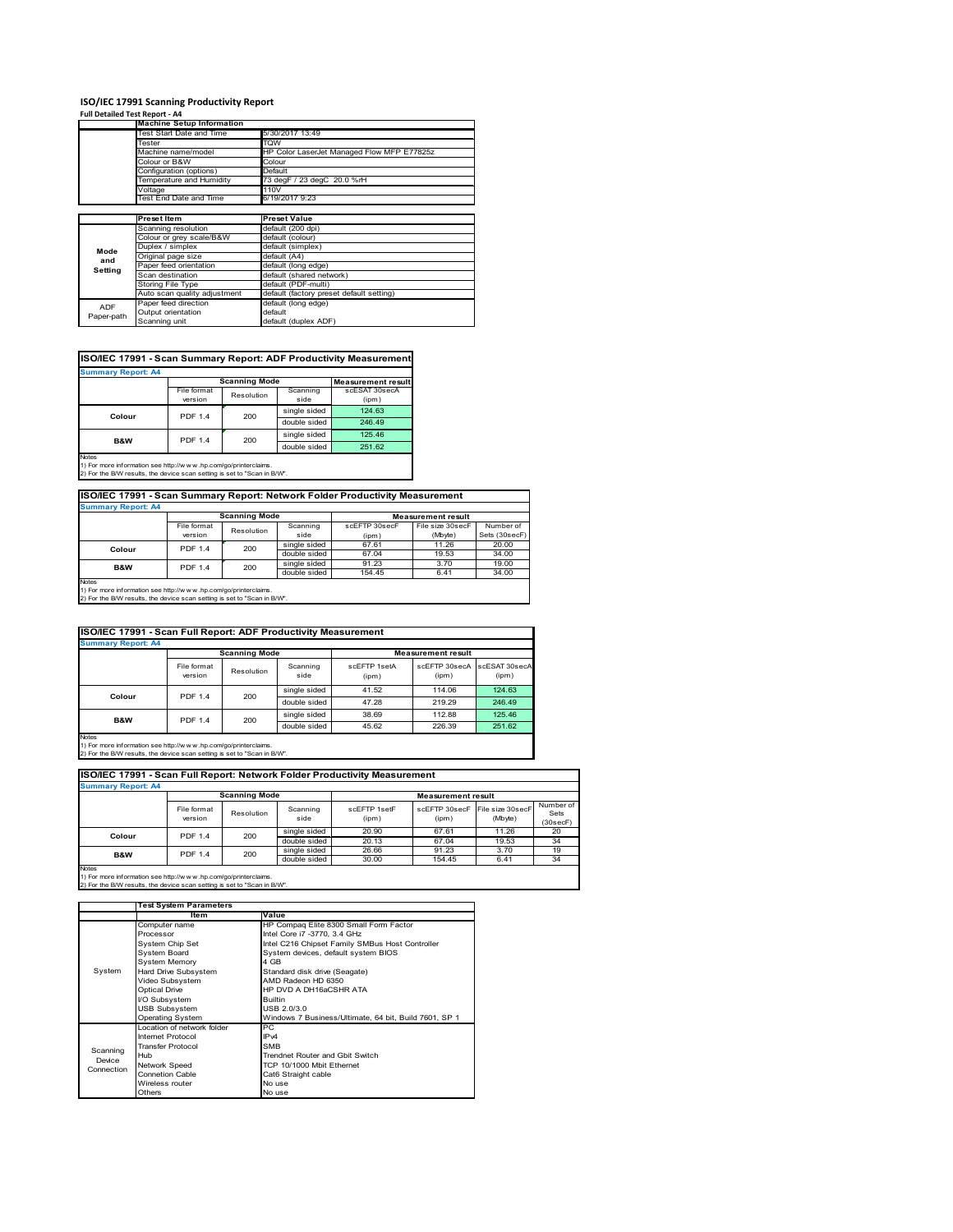## **ISO/IEC 17991 Scanning Productivity Report**

**Full Detailed Test Report ‐ Tabloid**

|            | <b>Machine Setup Information</b> |                                            |  |  |  |
|------------|----------------------------------|--------------------------------------------|--|--|--|
|            | Test Start Date and Time         | 5/30/2017 13:49                            |  |  |  |
|            | Tester                           | <b>TQW</b>                                 |  |  |  |
|            | Machine name/model               | HP Color LaserJet Managed Flow MFP E77825z |  |  |  |
|            | Colour or B&W                    | Colour                                     |  |  |  |
|            | Configuration (options)          | Default                                    |  |  |  |
|            | Temperature and Humidity         | 73 degF / 23 degC 20.0 %rH                 |  |  |  |
|            | Voltage                          | 110V                                       |  |  |  |
|            | Test End Date and Time           | 6/19/2017 9:23                             |  |  |  |
|            |                                  |                                            |  |  |  |
|            | <b>Preset Item</b>               | <b>Preset Value</b>                        |  |  |  |
|            | Scanning resolution              | default (200 dpi)                          |  |  |  |
|            | Colour or grey scale/B&W         | default (colour)                           |  |  |  |
| Mode       | Duplex / simplex                 | default (simplex)                          |  |  |  |
| and        | Original page size               | default (A4)                               |  |  |  |
| Setting    | Paper feed orientation           | default (long edge)                        |  |  |  |
|            | Scan destination                 | default (shared network)                   |  |  |  |
|            | <b>Storing File Type</b>         | default (PDF-multi)                        |  |  |  |
|            | Auto scan quality adjustment     | default (factory preset default setting)   |  |  |  |
| ADF        | Paper feed direction             | default (long edge)                        |  |  |  |
|            | Output orientation               | default                                    |  |  |  |
| Paper-path | Scanning unit                    | default (duplex ADF)                       |  |  |  |

## **ISO/IEC 17991 - Scan Summary Report: ADF Productivity Measurement**

| <b>Summary Report: Tabloid</b> |                        |                      |                  |                           |  |
|--------------------------------|------------------------|----------------------|------------------|---------------------------|--|
|                                |                        | <b>Scanning Mode</b> |                  | <b>Measurement result</b> |  |
|                                | File format<br>version | Resolution           | Scanning<br>side | scESAT 30secA<br>(ipm)    |  |
| Colour                         | <b>PDF 1.4</b>         |                      | single sided     | 74.68                     |  |
|                                |                        | 200                  | double sided     | 148.54                    |  |
| <b>B&amp;W</b>                 | <b>PDF 1.4</b>         | 200                  | single sided     | 73.88                     |  |
|                                |                        |                      | double sided     | 149.63                    |  |
| Notes                          |                        |                      |                  |                           |  |

Notes 1) For more information see http://w w w .hp.com/go/printerclaims. 2) For the B/W results, the device scan setting is set to "Scan in B/W".

## **ISO/IEC 17991 - Scan Summary Report: Network Folder Productivity Measurement**

| <b>Summary Report: Tabloid</b> |                                 |            |              |                           |                  |               |
|--------------------------------|---------------------------------|------------|--------------|---------------------------|------------------|---------------|
|                                | <b>Scanning Mode</b>            |            |              | <b>Measurement result</b> |                  |               |
|                                | File format                     | Resolution | Scanning     | scEFTP 30secF             | File size 30secF | Number of     |
|                                | version                         |            | side         | (ipm)                     | (Mbyte)          | Sets (30secF) |
|                                | 200<br><b>PDF 1.4</b><br>Colour |            | single sided | 30.90                     | 11.42            | 11.00         |
|                                |                                 |            | double sided | 41.96                     | 25.58            | 23.00         |
| <b>B&amp;W</b>                 | 200<br><b>PDF 1.4</b>           |            | single sided | 53.79                     | 4.94             | 13.00         |
|                                |                                 |            | double sided | 90.04                     | 8.02             | 23.00         |
| Notes                          |                                 |            |              |                           |                  |               |

Notes 1) For more information see http://w w w .hp.com/go/printerclaims. 2) For the B/W results, the device scan setting is set to "Scan in B/W".

| <b>ISO/IEC 17991 - Scan Full Report: ADF Productivity Measurement</b> |                        |              |                  |                       |                                      |        |  |
|-----------------------------------------------------------------------|------------------------|--------------|------------------|-----------------------|--------------------------------------|--------|--|
| <b>Summary Report: Tabloid</b>                                        |                        |              |                  |                       |                                      |        |  |
|                                                                       | <b>Scanning Mode</b>   |              |                  |                       | <b>Measurement result</b>            |        |  |
|                                                                       | File format<br>version | Resolution   | Scanning<br>side | scFFTP 1setA<br>(ipm) | scEFTP 30secA scESAT 30secA<br>(ipm) | (ipm)  |  |
| Colour                                                                | <b>PDF 1.4</b>         | 200          | single sided     | 30.93                 | 67.64                                | 74.68  |  |
|                                                                       |                        |              | double sided     | 42.02                 | 133.13                               | 148.54 |  |
| <b>B&amp;W</b><br><b>PDF 1.4</b>                                      |                        | single sided | 29.48            | 67.05                 | 73.88                                |        |  |
|                                                                       |                        | 200          | double sided     | 40.81                 | 133.48                               | 149.63 |  |
| Notes                                                                 |                        |              |                  |                       |                                      |        |  |

Notes 1) For more information see http://w w w .hp.com/go/printerclaims. 2) For the B/W results, the device scan setting is set to "Scan in B/W".

| ISO/IEC 17991 - Scan Full Report: Network Folder Productivity Measurement |                        |            |                  |                       |                                         |         |                               |
|---------------------------------------------------------------------------|------------------------|------------|------------------|-----------------------|-----------------------------------------|---------|-------------------------------|
| <b>Summary Report: Tabloid</b>                                            |                        |            |                  |                       |                                         |         |                               |
| <b>Scanning Mode</b><br><b>Measurement result</b>                         |                        |            |                  |                       |                                         |         |                               |
|                                                                           | File format<br>version | Resolution | Scanning<br>side | scEFTP 1setF<br>(ipm) | scEFTP 30secF File size 30secF<br>(ipm) | (Mbyte) | Number of<br>Sets<br>(30secF) |
| Colour                                                                    | <b>PDF 1.4</b>         | 200        | single sided     | 16.57                 | 30.90                                   | 11.42   | 11                            |
|                                                                           |                        |            | double sided     | 17.50                 | 41.96                                   | 25.58   | 23                            |
| <b>B&amp;W</b>                                                            | <b>PDF 1.4</b>         | 200        | single sided     | 17.50                 | 53.79                                   | 4.94    | 13                            |
|                                                                           |                        |            | double sided     | 25.33                 | 90.04                                   | 8.02    | 23                            |
| <b>Notes</b>                                                              |                        |            |                  |                       |                                         |         |                               |

|            | <b>Test System Parameters</b> |                                                       |
|------------|-------------------------------|-------------------------------------------------------|
|            | Item                          | Value                                                 |
|            | Computer name                 | HP Compaq Elite 8300 Small Form Factor                |
|            | Processor                     | Intel Core i7 -3770, 3.4 GHz                          |
|            | <b>System Chip Set</b>        | Intel C216 Chipset Family SMBus Host Controller       |
|            | <b>System Board</b>           | System devices, default system BIOS                   |
|            | <b>System Memory</b>          | 4 GB                                                  |
| System     | Hard Drive Subsystem          | Standard disk drive (Seagate)                         |
|            | Video Subsystem               | AMD Radeon HD 6350                                    |
|            | <b>Optical Drive</b>          | HP DVD A DH16aCSHR ATA                                |
|            | I/O Subsystem                 | <b>Builtin</b>                                        |
|            | <b>USB Subsystem</b>          | USB 2.0/3.0                                           |
|            | Operating System              | Windows 7 Business/Ultimate, 64 bit, Build 7601, SP 1 |
|            | Location of network folder    | РC                                                    |
|            | Internet Protocol             | IP <sub>v4</sub>                                      |
| Scanning   | <b>Transfer Protocol</b>      | <b>SMB</b>                                            |
| Device     | Hub                           | Trendnet Router and Gbit Switch                       |
| Connection | Network Speed                 | TCP 10/1000 Mbit Ethernet                             |
|            | <b>Connetion Cable</b>        | Cat6 Straight cable                                   |
|            | Wireless router               | No use                                                |
|            | Others                        | No use                                                |